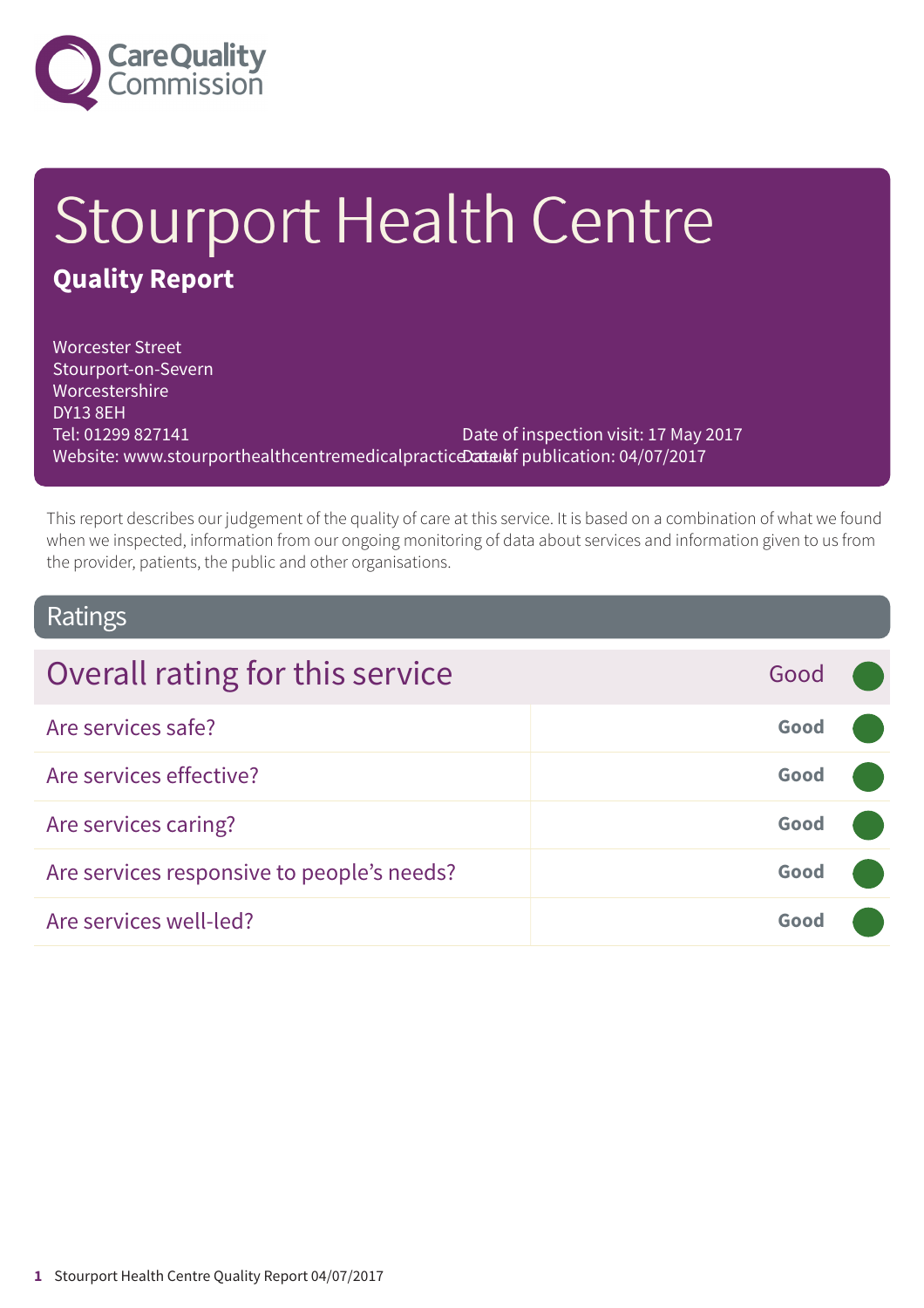### **Contents**

| Summary of this inspection                  | Page           |  |
|---------------------------------------------|----------------|--|
| Overall summary                             | $\overline{2}$ |  |
| The five questions we ask and what we found | $\overline{4}$ |  |
| The six population groups and what we found | 8              |  |
| What people who use the service say         | 13             |  |
| Areas for improvement                       | 13             |  |
| Detailed findings from this inspection      |                |  |
| Our inspection team                         | 14             |  |
| Background to Stourport Health Centre       | 14             |  |
| Why we carried out this inspection          | 14             |  |
| How we carried out this inspection          | 14             |  |
| Detailed findings                           | 16             |  |

### Overall summary

#### **Letter from the Chief Inspector of General Practice**

We carried out an announced comprehensive inspection at Stourport Health Centre on 17 May 2017. Overall the practice is rated as good.

Our key findings across all the areas we inspected were as follows:

- The practice was one of six sites which formed the Wyre Forest Health Partnership (WFHP). Functions such as human resources and finance were undertaken by staff at the WFHP. Many of the governance functions were carried out in conjunction with the WFHP.
- There was an open and transparent approach to safety and a system for reporting and recording significant events, including positive events. Learning was routinely shared across six practices.
- The practice had clearly defined and embedded systems to minimise risks to patient safety.
- Staff had the skills, knowledge and experience to deliver effective care and treatment in line with current evidence based guidance.
- Results from the National GP Patient Survey published in July 2016 evidenced that patients felt that they were treated with kindness, dignity and courtesy and that clinical staff involved them in discussions about their care and treatment options.
- There were high levels of satisfaction regarding access to care and treatment. The appointment system ensured that patients could be triaged and receive a telephone call from a clinician the same day. Same day face to face consultations were always available.
- Information about services and how to complain was available both in the reception area and on the practice website. Improvements were made to the quality of care as a result of complaints and concerns.
- The practice implemented suggestions for improvements and made changes to the way it delivered services in response to feedback from patients and from the Patient Participation Group (PPG). For example, the PPG had recommended that a patient information screen be installed in the reception area and this was actioned.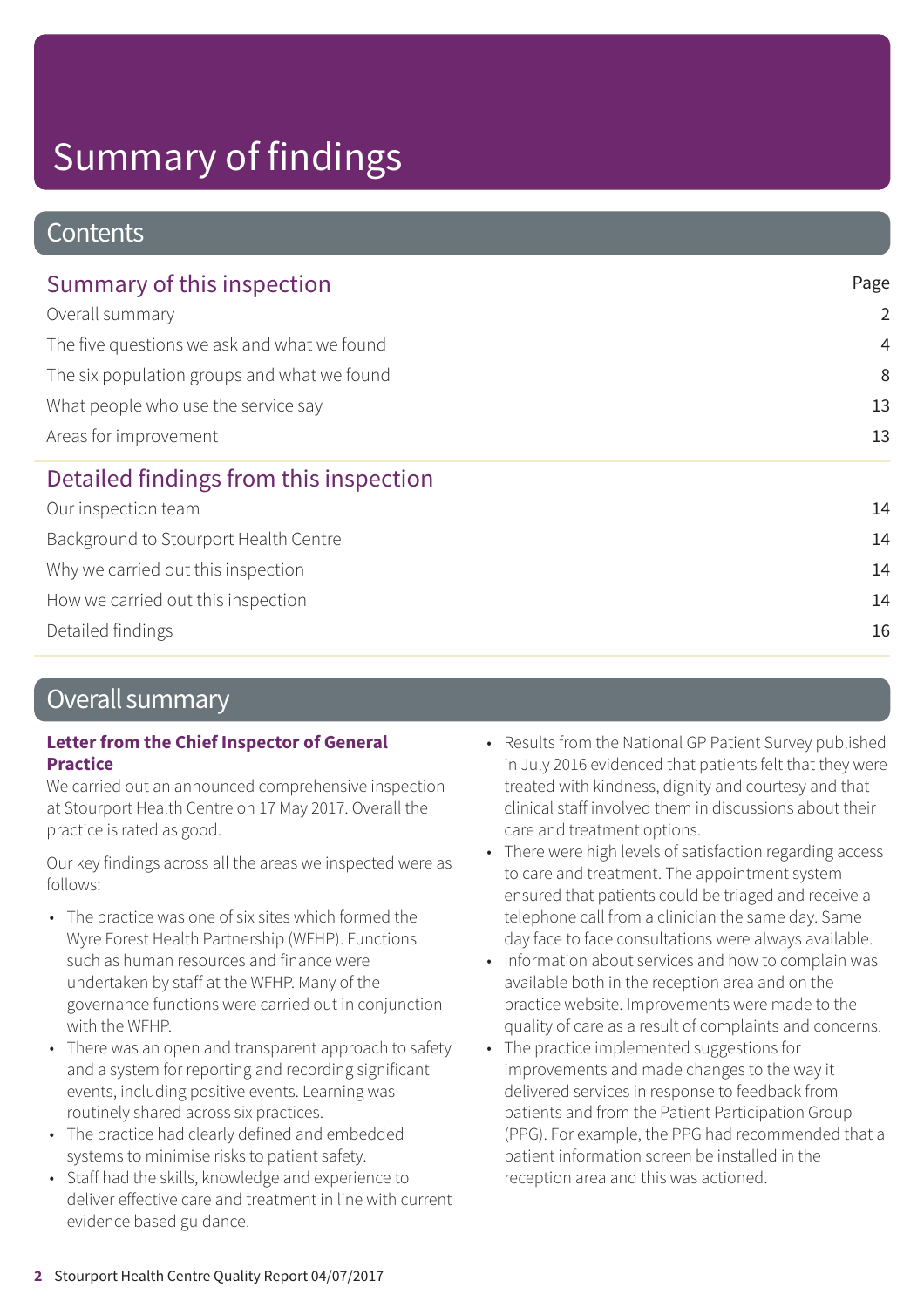- Patients we spoke with said that it was easy to make an appointment with a named GP and that there was continuity of care. Urgent appointments were always available the same day.
- The practice had good facilities and was well equipped to treat patients and meet their needs.
- There was a clear leadership structure and staff told us that they felt supported by the management team. The practice proactively sought feedback from staff and patients, which it acted on.
- The provider was aware of the requirements of the duty of candour. Examples we reviewed showed the practice complied with these requirements.

The area where the provider should make improvement is:

• Maintain a record of vaccination stock levels.

**Professor Steve Field (CBE FRCP FFPH FRCGP)** Chief Inspector of General Practice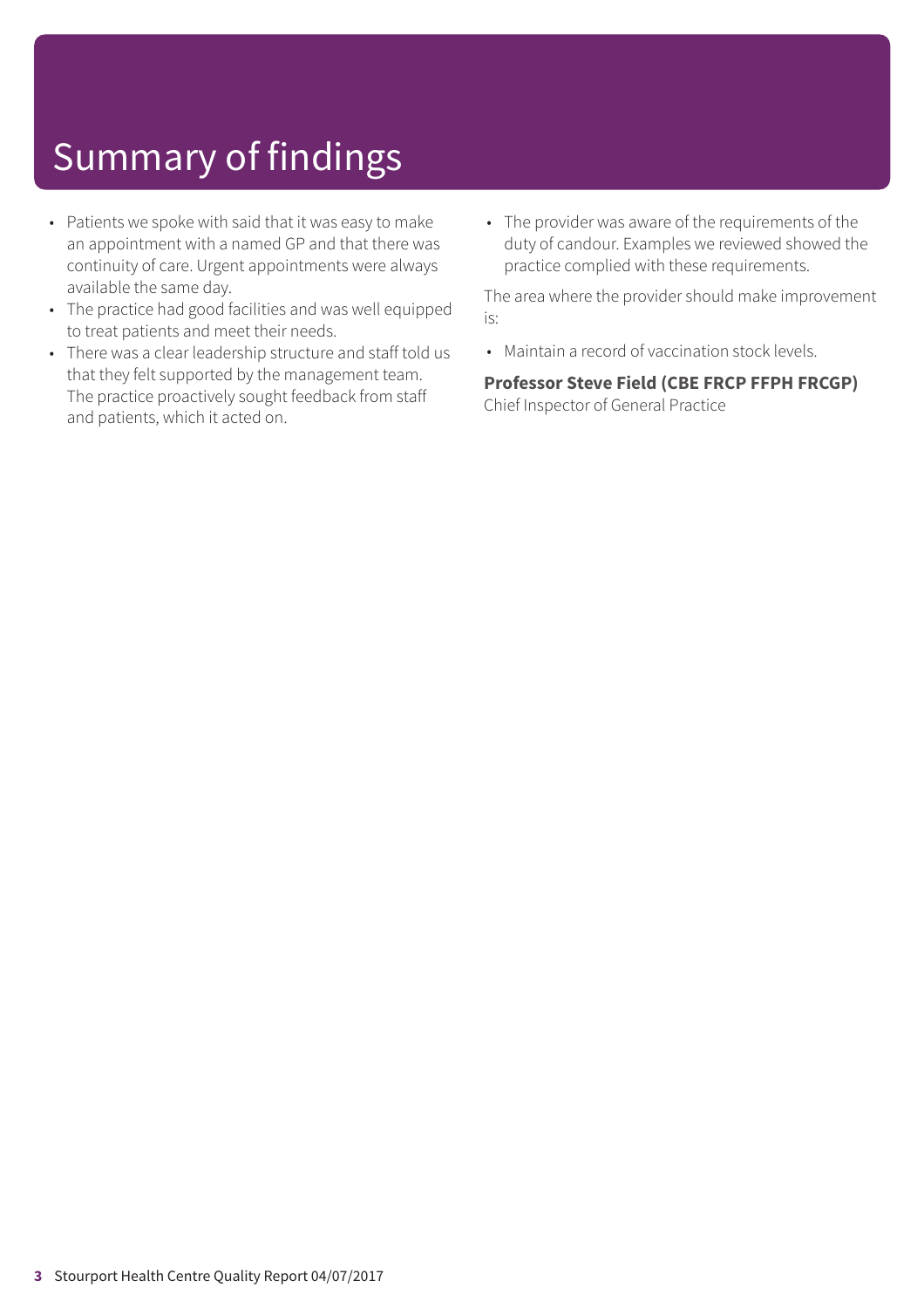### The five questions we ask and what we found

We always ask the following five questions of services.

#### **Are services safe?**

The practice is rated as good for providing safe services.

- Staff understood and fulfilled their responsibilities to raise concerns and report incidents and near misses. Positive events were also recorded.
- The practice used every opportunity to learn from internal and external incidents to support improvement. Learning was based on thorough analysis and investigation and was routinely shared across the six local practices in the Wyre Forest Health Partnership (WFHP). The discussion of significant events was a standing agenda item at monthly meetings both at WFHP board and practice level.
- When things went wrong patients received support, information and a written apology. They were told about any actions to prevent a recurrence.
- Information about safety was highly valued and was used to promote learning and improvement.
- Risk management was comprehensive, well embedded and recognised as the responsibility of all staff. The site manager prepared a monthly quality and risk report for the WFHP.
- There were systems for managing specific risks such as fire safety, infection control and medical emergencies.
- The practice had clearly defined arrangements to enable them to respond to emergencies and major incidents.
- Staff demonstrated that they understood their responsibilities and all had received training on safeguarding children and vulnerable adults relevant to their role.
- There were sufficient staff on duty to keep patients safe and the practice was visibly clean and tidy.

#### **Are services effective?**

The practice is rated as good for providing effective services.

- Data from the Quality and Outcomes Framework showed patient outcomes were at or above average compared to the national average. Unpublished data from 2016/17 showed that the practice had achieved maximum points.
- Staff were aware of current evidence based guidance.
- Clinical audits demonstrated quality improvement.
- Staff had the skills and knowledge to deliver effective care and treatment.

**Good –––**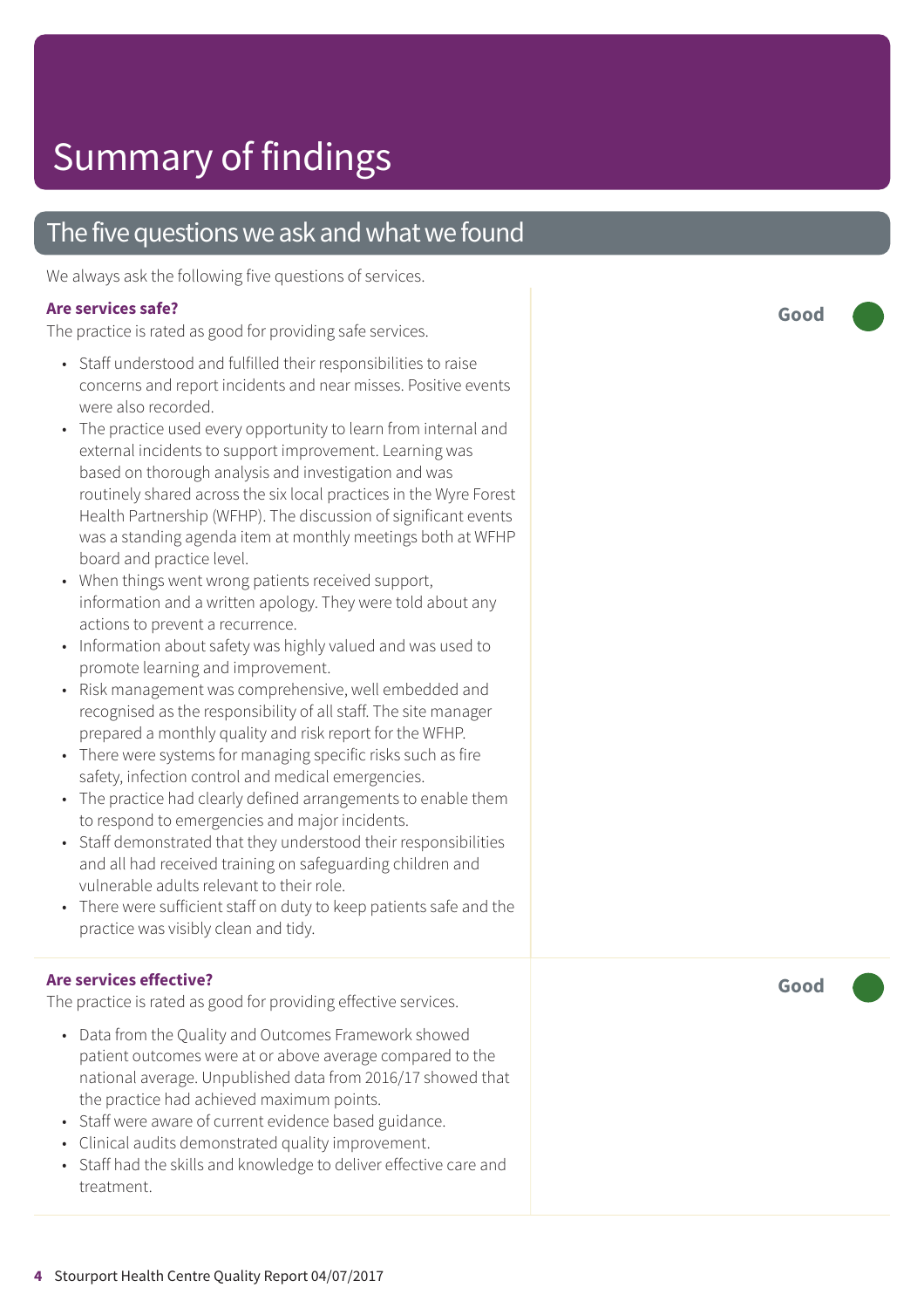- There was evidence of appraisals and personal development plans for all staff. We saw that six month reviews were also carried out. GPs had internal as well as external appraisals (the clinical lead from another practice appraised the GP partners).
- Staff worked with other health care professionals to understand and meet the range and complexity of patients' needs.
- End of life care was coordinated with other services involved.

#### **Are services caring?**

The practice is rated as good for providing caring services.

- Data from the National GP Patient Survey published in July 2016 showed that patients rated the practice higher than others for several aspects of care.
- Survey information we reviewed showed that patients said that they were treated with kindness, dignity and courtesy and that GPs and nurses involved them in decisions about their care and treatment options.
- The practice had a carers' champion and had identified 4% of their practice population as carers.
- Information for patients about the services available was accessible, both in the reception area and on the practice website.
- We observed that staff treated patients with kindness and respect, and maintained patient and information confidentiality.
- Managers of three local care homes rated the level of care provided very highly.

#### **Are services responsive to people's needs?**

The practice is rated as good for providing responsive services.

- Patients had rapid access to their nominated GP via the appointment triage system. We read a compliment from one patient who telephoned the practice at 8am, received a follow up telephone call at 8.10am and saw the GP at 9am.
- The practice understood its population profile and had used this understanding to meet the needs of its population. Meetings were regularly attended with the other WFHP practices and with practices in the locality, so that services could be monitored and improved as required.
- The practice took account of the needs and preferences of patients with life-limiting conditions, including patients with a condition other than cancer and patients living with dementia.

**Good –––**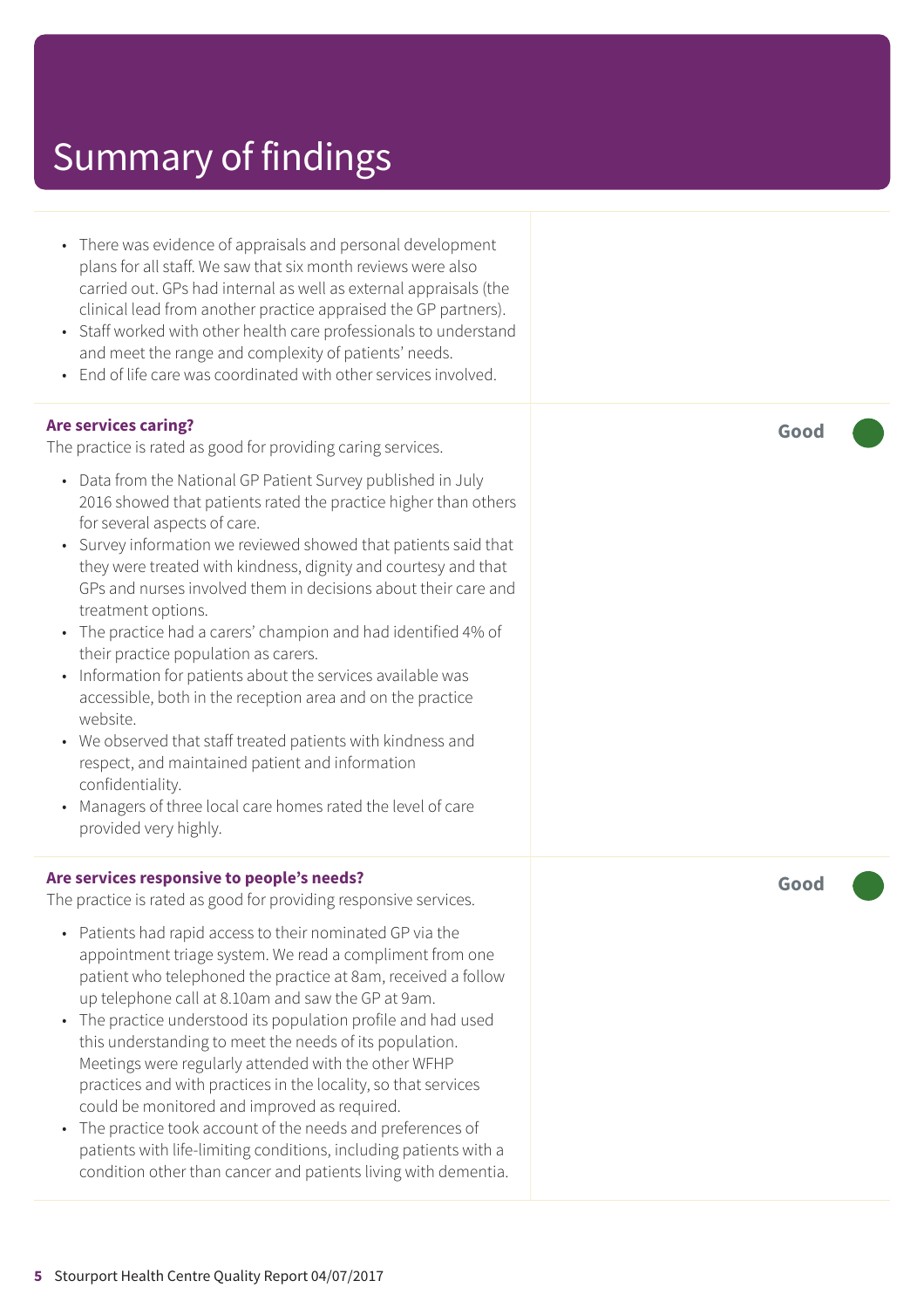- Patients we spoke with said they found it easy to make an appointment with a named GP and ther e was continuity of care, with ur gent and routine appointments available the same day.
- Extended hour s wer e available which provided flexibility for patients who could not attend during cor e opening hours. Telephone calls with clinical staff could be booked during lunchtimes and in the evenings.
- Ever y two months newsletter s wer e written by the Patient Participation Group (PPG) for patients.
- The practic e implemented suggestions for improvements and made changes t o the way in which services wer e delivered in response t o patient feedback through surveys and the PPG.
- The practice had good facilities and was well equipped to treat patients and mee t their needs.
- Information about how to complain was available and evidence from 13 examples reviewed showed that the practice responded quickly to issues raised. Learning from complaints was shared with staff and other stakeholders.

#### **Ar e services well-led?**

The practic e is rated as good for being well-led.

- The practice had a clear vision with quality and safety as its top priority. The strategy was regularly reviewed and discussed at boar d level.
- Partners' Away Days were held regularly to discuss strategy and business issues.
- High standards wer e promoted and owned by all practic e staff and t eams worked tog ether across all roles.
- An overarching governance framework supported the delivery of the strat egy and good quality care. This included arrangements t o monitor and improve quality and identify risk.
- Staff had received inductions, annual performance reviews and attended staff meetings and training opportunities.
- Ther e was a high level of constructive engagement with staff and a high level of staff satisfaction. Staff told us that the y wer e encouraged to make suggestions and recommendations for practic e development.
- The provider was aware of the requirements of the duty of candour. We saw evidenc e that the practic e complied with these requirements.
- The partner s encouraged a cultur e of openness and honesty. The practic e had systems for being awar e of notifiable saf ety incidents, sharing the information with staff and ensuring that appropriat e action was taken.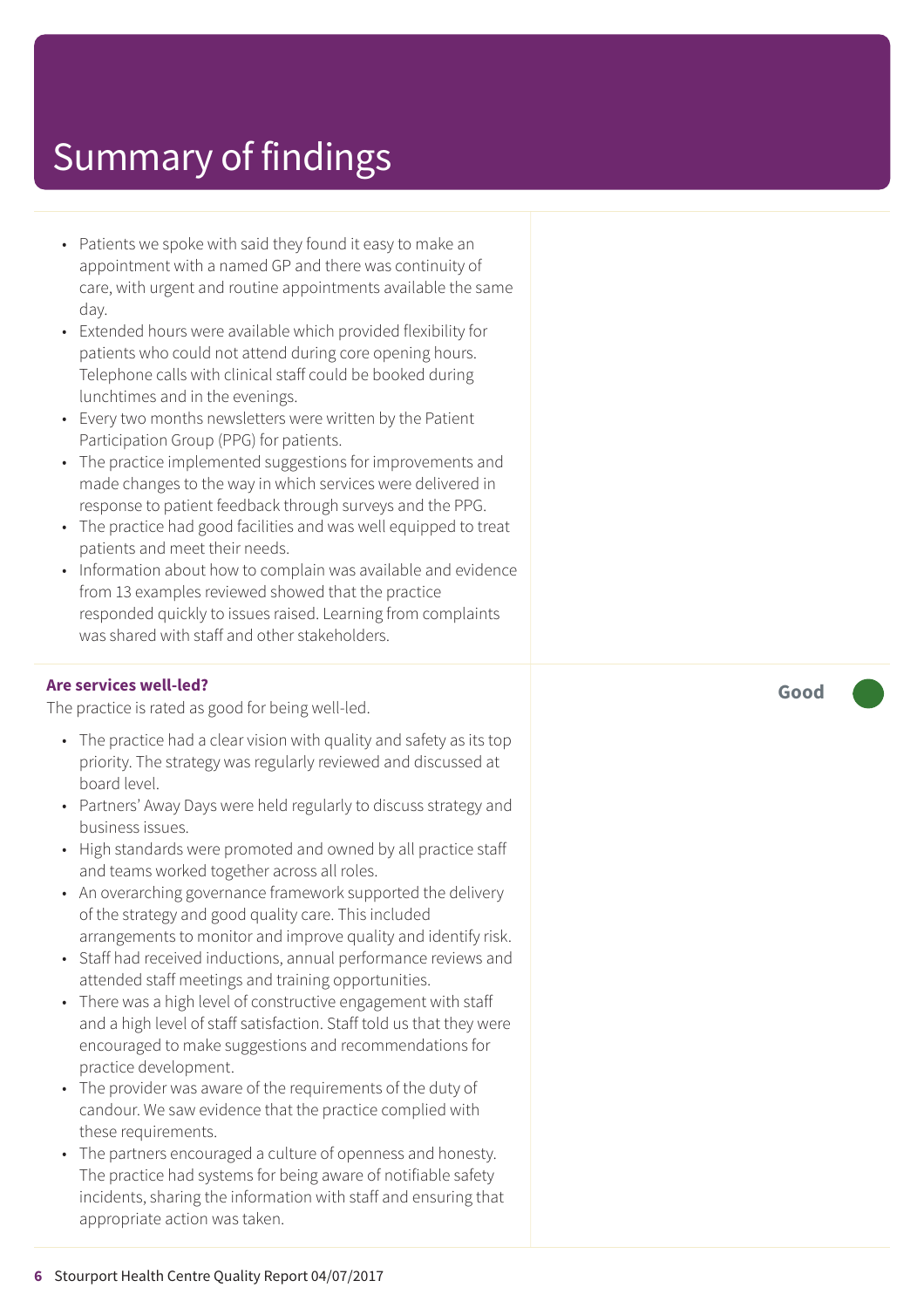- The practice gathered feedback from patients, and conducted surveys to determine patients' awareness of services. For example, the practice actively promoted that they had a pharmacist after a survey showed that 70% of respondents were unaware that a pharmacist worked at the practice.
- There was a strong focus on continuous learning and staff development for both clinical and non-clinical staff. For example, a receptionist had asked to have phlebotomy training and this request had been actioned.
- GPs who were skilled in specialist areas used their expertise to offer additional services to patients.
- New technology was used, such as an internet based information storage system.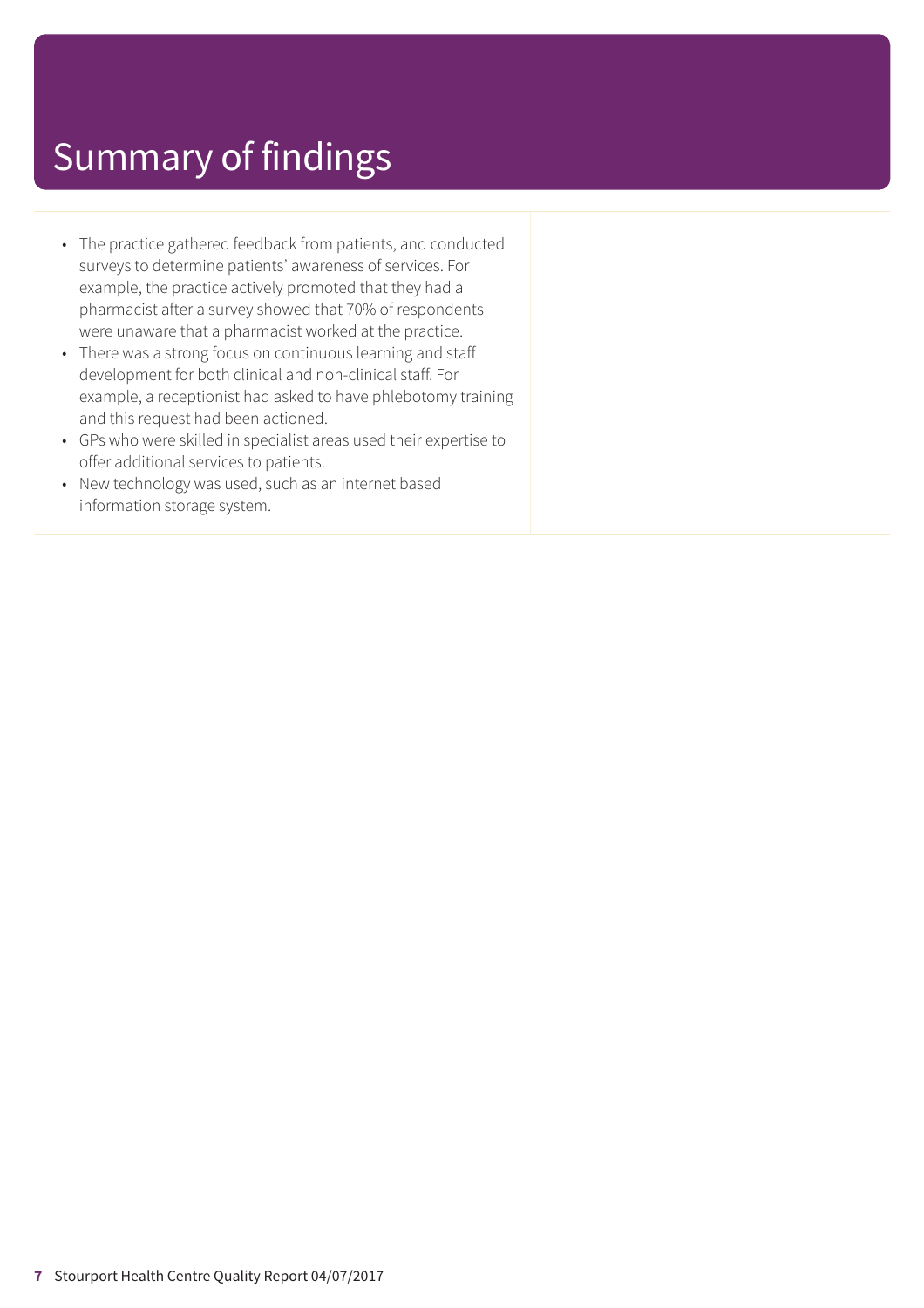### The six population groups and what we found

We always inspect the quality of care for these six population groups.

#### **Older people**

The practice is rated as good for the care of older people.

- Staff were able to recognise the signs of abuse in older patients and kne w how t o escalat e any concerns.
- The practice had signed up to the admissions avoidance scheme, which identified patients who wer e at risk of inappropriat e hospital admission.
- Older patients who wer e mor e frail wer e offered pr oactive, personalised car e t o mee t their needs.
- The practice was responsive to the needs of older patients, and offered home visits and ur gent appointments for those with enhanced needs.
- The practice identified at an early stage older patients who may need palliative care as they were approaching the end of life. It involved older patients in planning and making decisions about their care, including their end of lif e care.
- A specialised visiting service, supported by an advanced nurse practitioner , had been implemented for housebound patients, including older people.
- Nominated GPs provided care and support for patients at local care homes with monthly visits and responded to urgent health car e needs when required.
- The practice had a system to follow up on older patients who had been dischar ged from hospital and ensured that their car e plans wer e updated t o reflect any extr a needs.

#### **People with long term conditions**

The practice is rated as good for the care of people with long-term conditions.

- Nursing staff had lead roles in long-term disease management and patients at risk of hospital admission wer e identified as a priority. For example, the nursing t eam carried out r eviews for patients with asthma, diabe tes and heart disease.
- The percentage of patients with diabetes on the register in whom the last diabetic reading was at an appropriate level in the preceding 12 months was 84%, which was the same as the C C G averag e and 6% above the national average.
- The practice routinely followed up on patients with long-term conditions who had been dischar ged from hospital and ensured that their care plans were updated to reflect any necessar y changes.

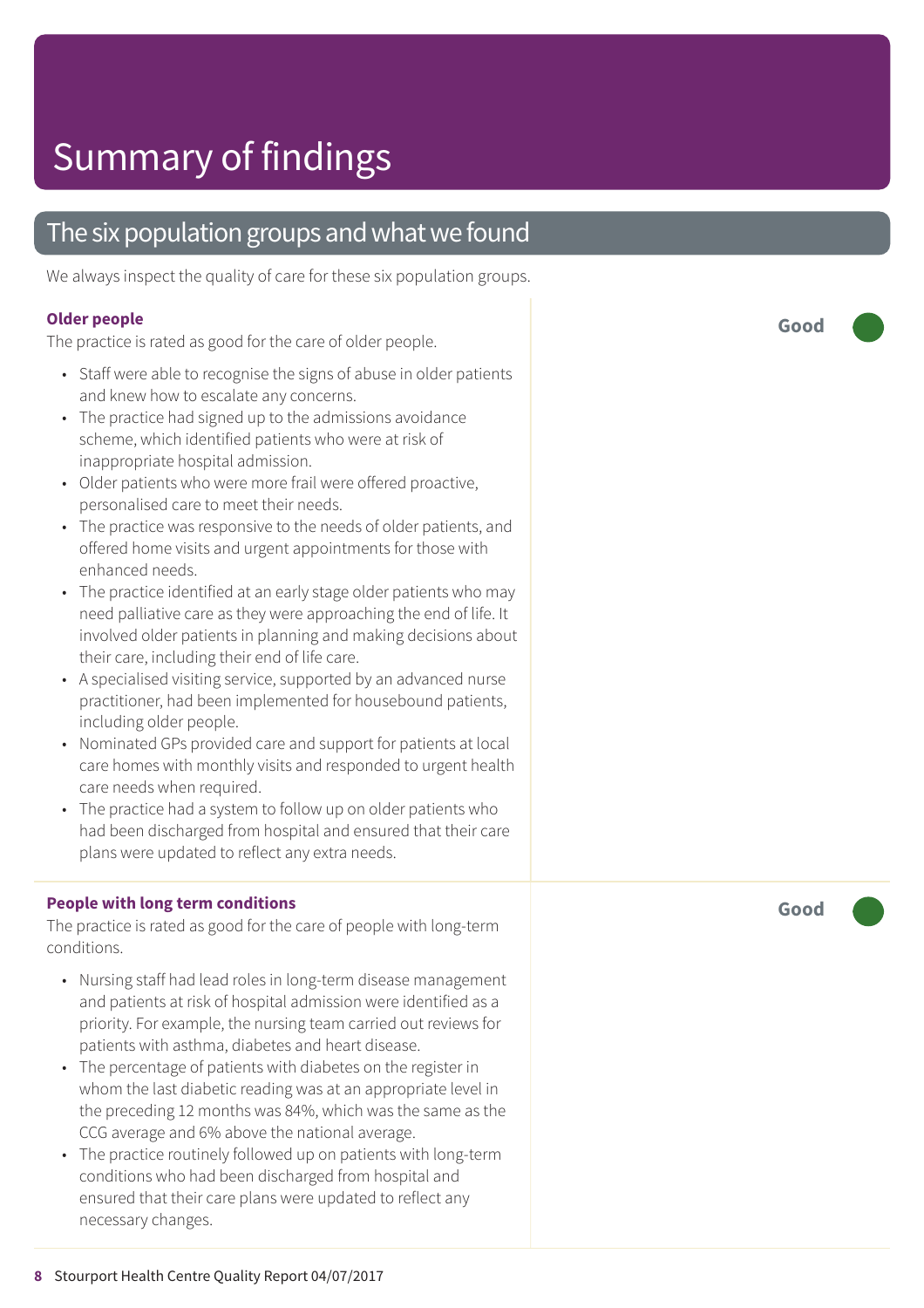- All these patients had a named GP and there was a system to recall patients for a structured annual review to check their health and medicines needs were being met. For those patients with the most complex needs, the named GP worked with relevant health and care professionals to deliver a multidisciplinary package of care.
- There was a section on the practice website which provided information for patients with long term conditions, such as asthma, heart disease and diabetes.
- Facilities were available for patients with hearing impairments. There was a hearing loop, and a member of staff had been trained to use British Sign Language. Type Talk (the telephone relay service which enabled people who were hard of hearing, deaf or speech impaired to communicate with hearing people using the telephone network) was provided for patients.

#### **Families, children and young people**

The practice is rated as good for the care of families, children and young people.

- From the sample of documented examples we reviewed we found that there were systems to identify and follow up children living in disadvantaged circumstances and who were at risk, for example, children and young people who had a high number of accident and emergency (A&E) attendances.
- Immunisation rates were relatively high for all standard childhood immunisations.
- Patients told us, on the day of inspection, that children and young people were treated in an age-appropriate way and were recognised as individuals.
- Appointments were available outside of school hours and the premises were suitable for children and babies. A play table and children's books were provided for children in the reception area.
- There were priority telephone triage calls for all children aged less than one year.
- The practice worked with midwives, health visitors and school nurses to support this population group. For example, in the provision of ante-natal, post-natal and child health surveillance clinics.
- The practice had emergency procedures for acutely ill children and young people and for acute pregnancy complications.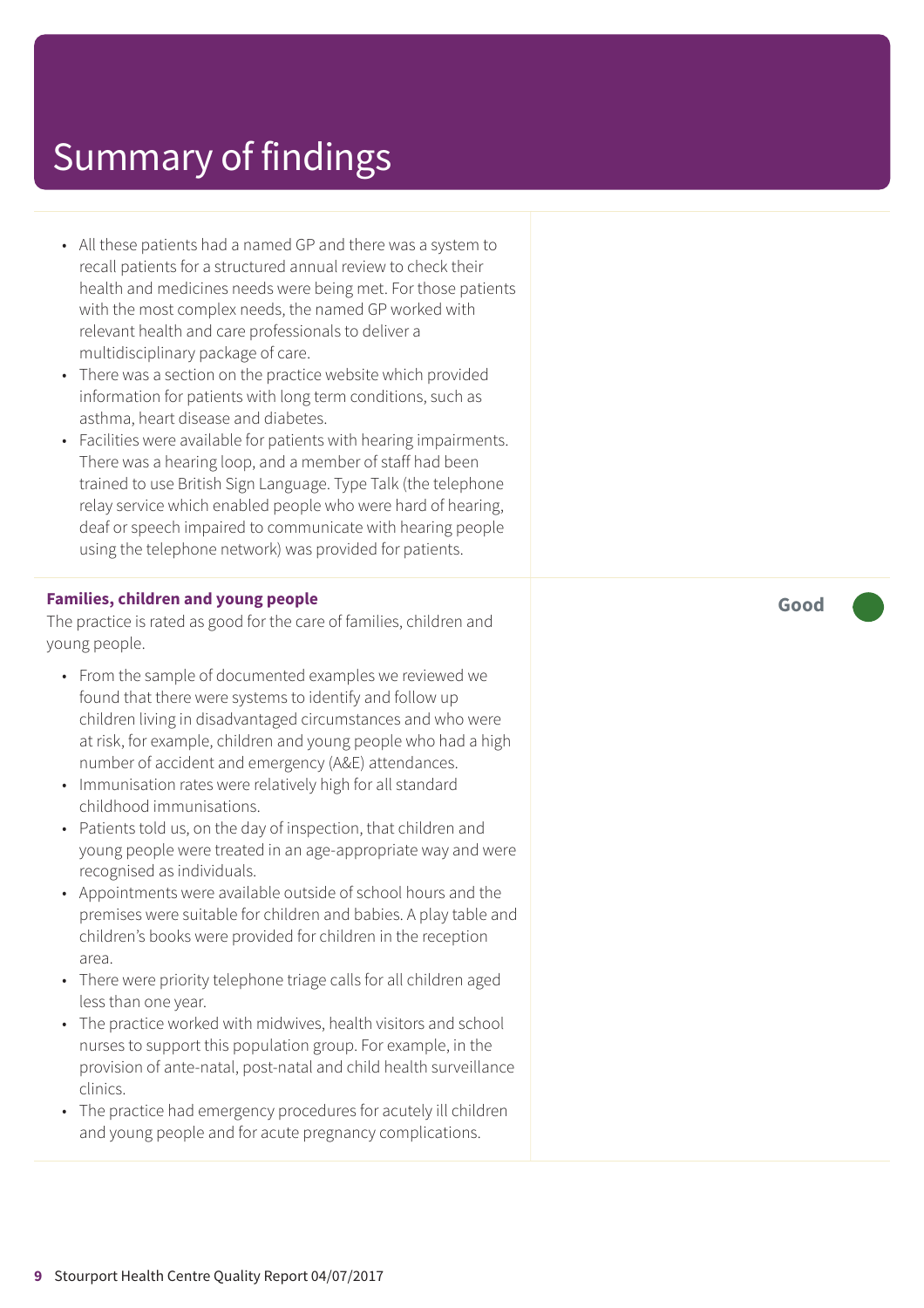#### **Working age people (including those recently retired and students)**

The practice is rated as good for the care of working age people (including those recently retired and students).

- The needs of these populations had been identified and the practice had adjusted the services it offered to ensure these were accessible, flexible and offered continuity of care, for example, extended opening hours every Monday evening and Saturday morning once a month.
- Flexible telephone call times could be arranged, for example, during lunchtimes and in the evenings.
- Patients could sign up to receive text messages for appointment reminders.
- NHS Health Checks were offered by the nursing team, who also gave advice on smoking cessation, diet, exercise and alcohol consumption.
- The practice was proactive in offering online services as well as a full range of health promotion and screening that reflected the needs for this age group. Health promotion material was accessible at the practice and on its website.

#### **People whose circumstances may make them vulnerable**

The practice is rated as good for the care of people whose circumstances may make them vulnerable.

- The practice held a register of patients living in vulnerable circumstances including homeless people, travellers and those with a learning disability.
- End of life care was delivered in a coordinated way which took into account the needs of those whose circumstances may make them vulnerable.
- The practice offered longer appointments for patients with a learning disability. The practice had carried out annual reviews for 42% of the patients on their register (31). The practice explained that historically they had reviewed the patients who were considered to have moderate or severe learning disabilities, but that they planned to review all patients on the learning disability register in the future.
- A learning disability nurse saw patients at the practice on an ad hoc basis.
- The practice regularly worked with other health care professionals in the case management of vulnerable patients.
- The practice had information available for vulnerable patients about how to access various support groups and voluntary organisations.

**Good –––**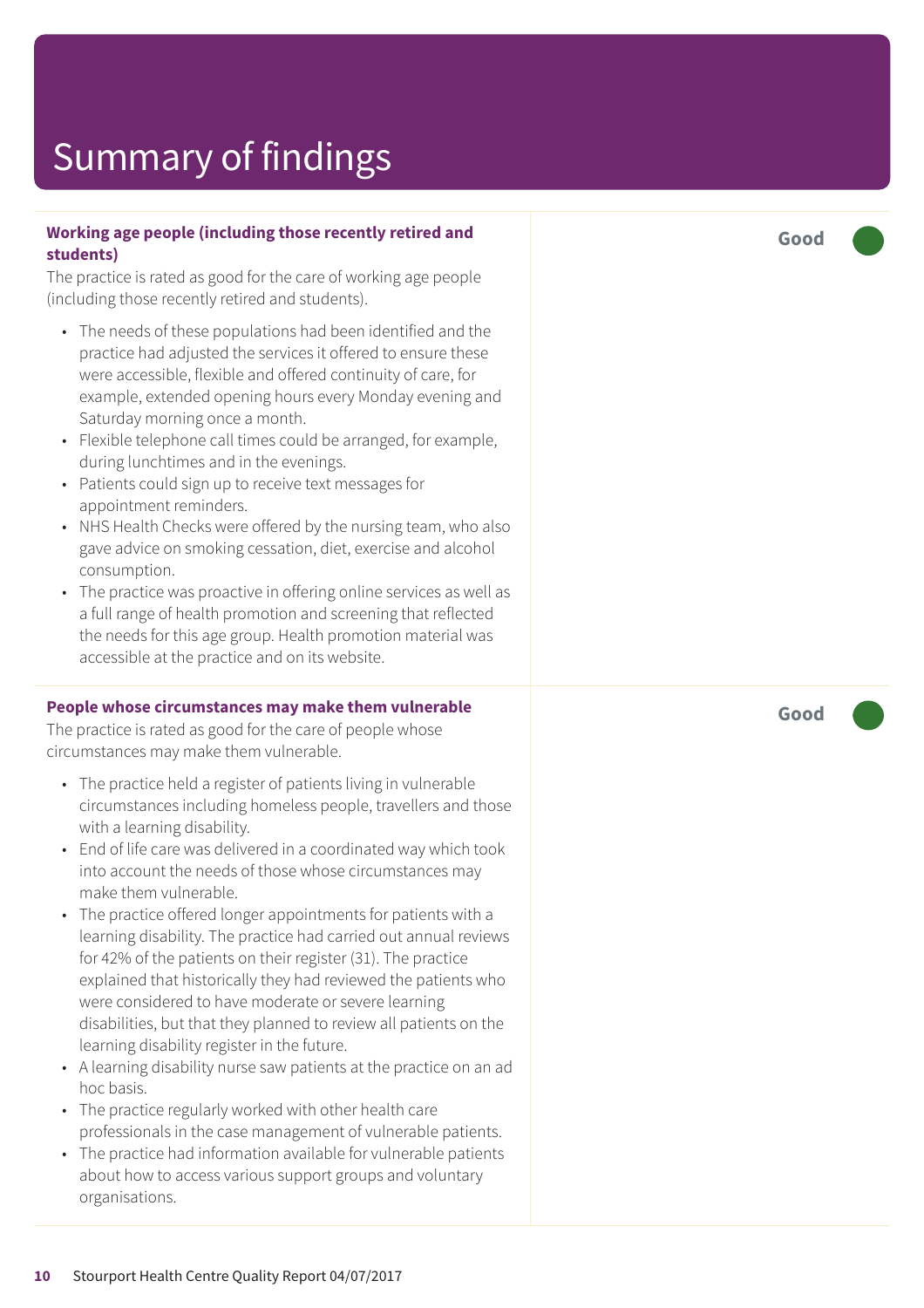• Staff interviewed could explain how they would recognise signs of abuse in children, young people and adults whose circumstances may make them vulnerable. They were aware of their responsibilities regarding information sharing, documentation of safeguarding concerns and how to contact relevant agencies in normal working hours and out of hours.

#### **People experiencing poor mental health (including people with dementia)**

The practice is rated as good for the care of people experiencing poor mental health (including people with dementia).

- The practice carried out advance care planning for patients living with dementia.
- 75% of patients diagnosed with dementia had their care reviewed in a face to face meeting in the last 12 months, which was 10% below the Clinical Commissioning Group (CCG) average and 9% below the national average. Unpublished results from 2016/17 data showed that this had risen to 89%.
- The practice had a system for monitoring repeat prescribing for patients receiving medicines for mental health needs.
- 92% of patients with poor mental health had a comprehensive care plan documented in the last 12 months, which was comparable to the CCG average and 3% above the national average.
- The practice regularly worked with multi-disciplinary teams in the case management of patients experiencing poor mental health, including those living with dementia.
- Patients at risk of dementia were identified and offered an assessment. The practice had a dementia champion.
- The practice had information available for patients experiencing poor mental health about how they could access various support groups and voluntary organisations.
- The GPs and practice nurses understood the importance of considering patients' ability to consent to care and treatment and dealt with this in accordance with the requirements of the Mental Capacity Act 2005. There was a system to follow up patients who had attended accident and emergency where they may have been experiencing poor mental health.
- Staff interviewed had an understanding of how to support patients with mental health needs and dementia. A member of staff had attended Dementia Friendly training and was going to give a talk about the training at the next staff meeting, which was scheduled for the week after our inspection.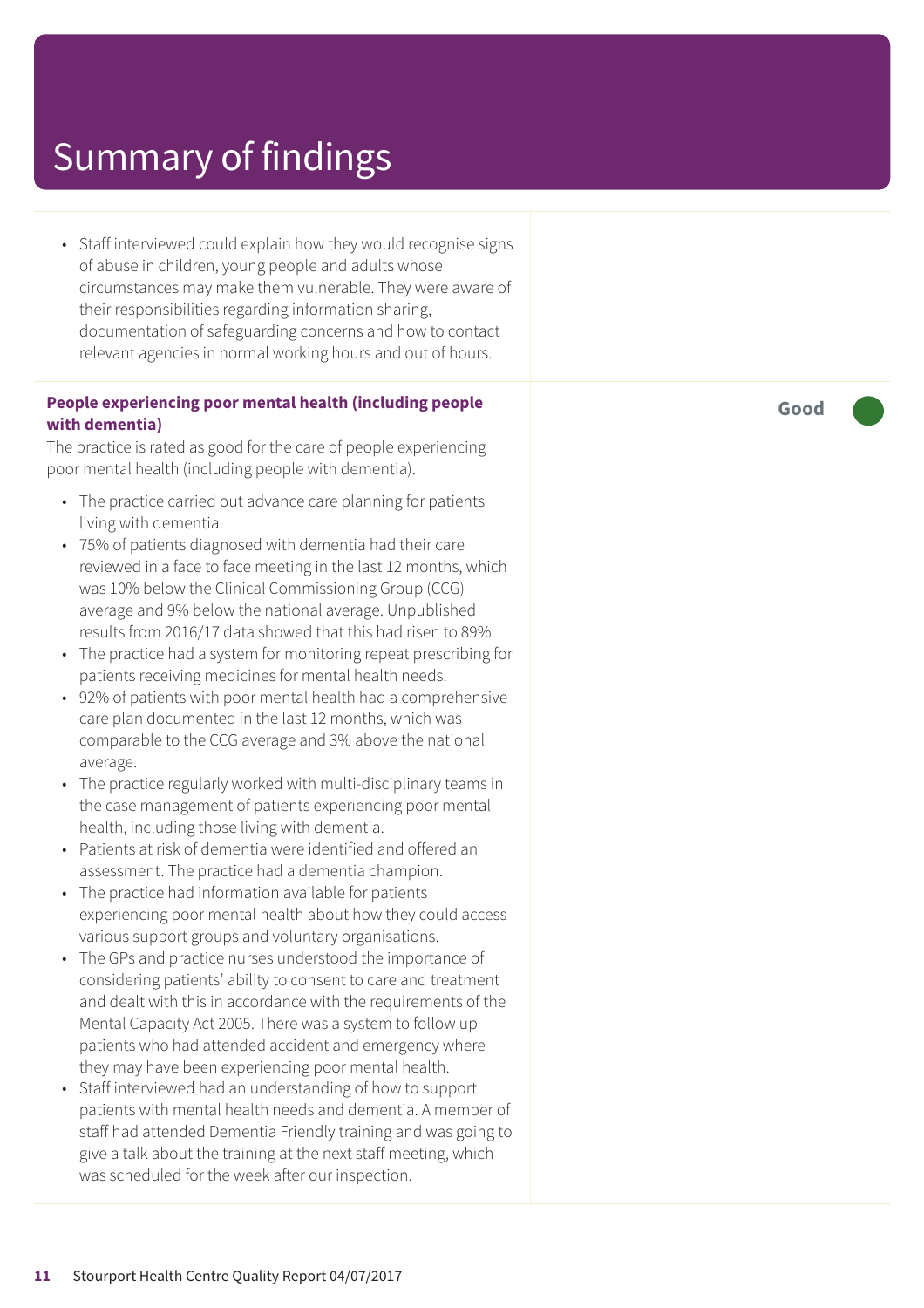• A section on the practice website gave details of how patients could self-refer to an anxiety and depression management course run by the Worcestershire Improving Access to Psychological Therapies service.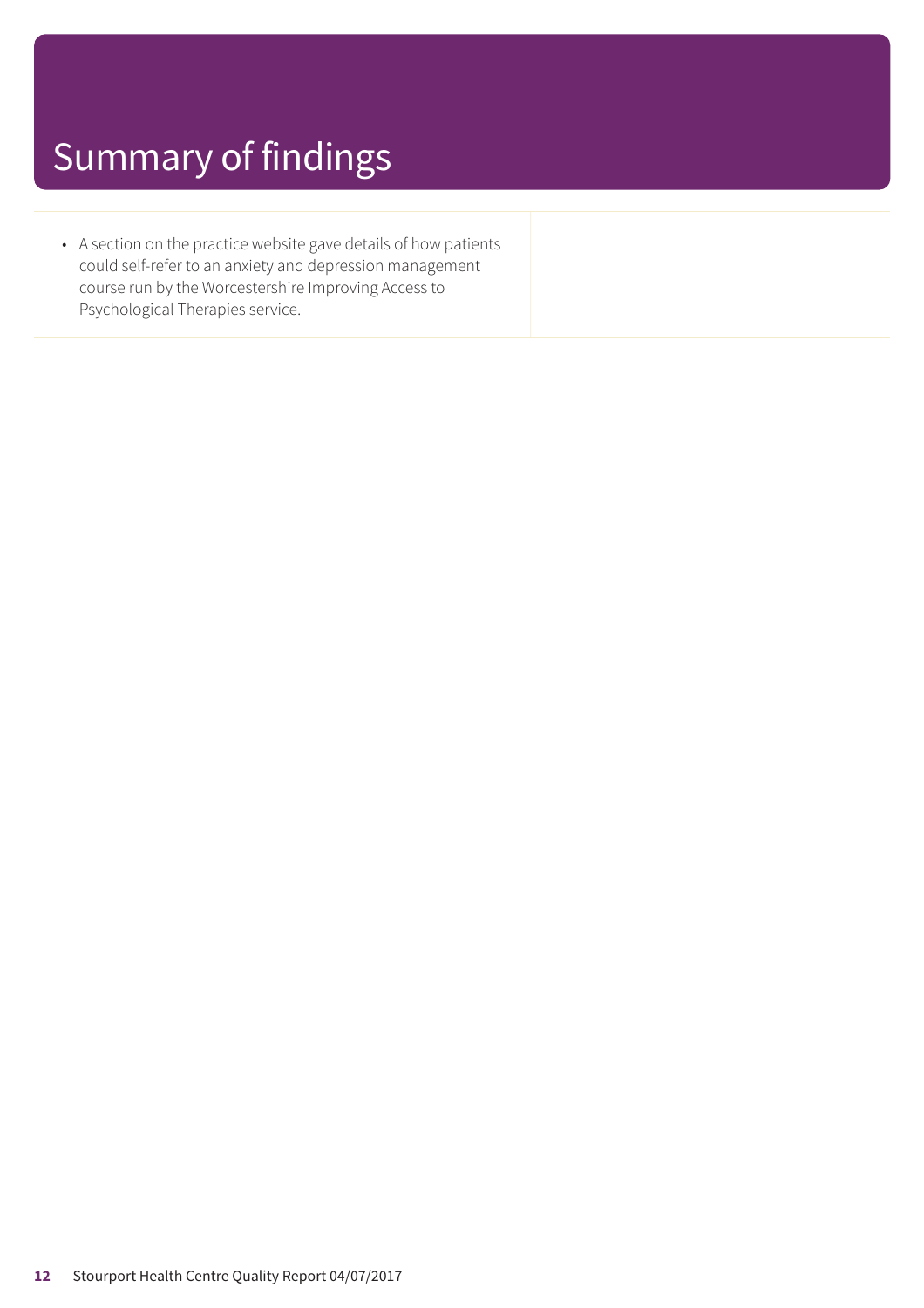### What people who use the service say

The National GP Patient Survey results were published on 7 July 2016. The results showed that the practice was performing in line with local and national averages. 219 survey forms were distributed and 112 were returned. This represented a 51% return rate and 1% of the practice's patient list.

- 93% of patients described the overall experience of this GP practice as good compared with the CCG average of 91% and the national average of 85%.
- 85% of patients described their experience of making an appointment as good compared with the CCG average of 84% and the national average of 73%.
- 88% of patients said they would recommend this GP practice to someone who has just moved to the local area compared with the CCG average of 84% and the national average of 78%.

As part of our inspection we also asked for CQC comment cards to be completed by patients prior to our inspection. We were told that the practice ran out of cards and had to reproduce more to meet demand. We received 46 comment cards which were all very complimentary about the standard of care received. Patients wrote that they considered themselves fortunate to have such an excellent practice with a first class appointment system. Patients said that they valued the polite and friendly staff and appreciated that GPs never rushed them, but took the time to listen and clearly explain treatment options.

We spoke with eight patients during the inspection, who were also members of the Patient Participation Group (PPG). A PPG is a group of patients registered with the practice who worked with the practice team to improve services and the quality of care. All eight patients said that they were satisfied with the care they received and thought that staff were welcoming, committed and caring. They said that they appreciated the continuity of care and thought that GPs went the extra mile to ensure that patients received the best possible care. For example, GPs would ring patients after an episode of ill-health in order to check that they were recovering well.

Results from the April 2017 Friends and Families Test showed that 98% of respondents would be extremely likely or likely to recommend the practice.

### Areas forimprovement

#### **Action the service SHOULD take to improve**

The area where the provider should make improvement is:

• Maintain a record of vaccination stock levels.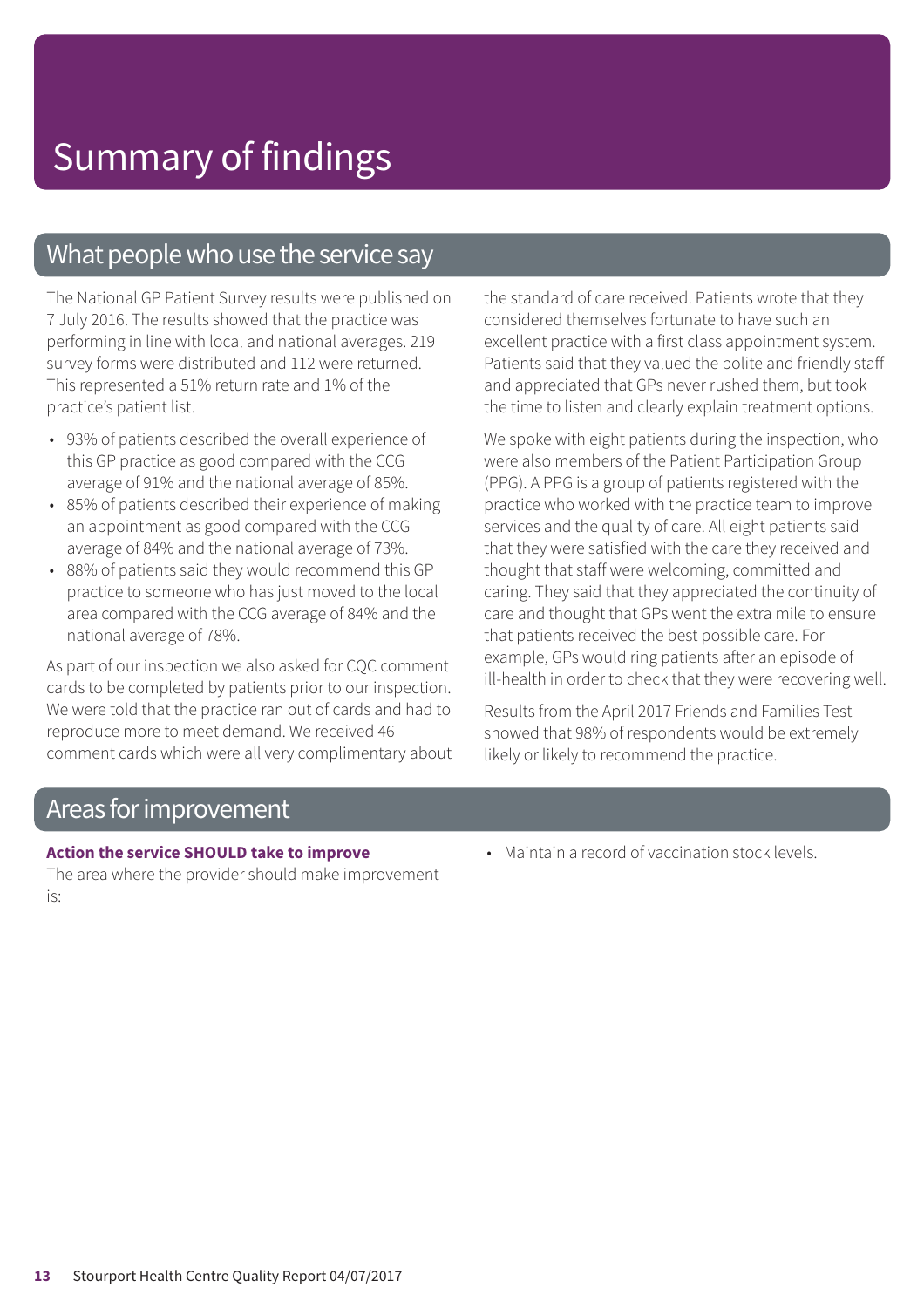

# Stourport Health Centre **Detailed findings**

### Our inspection team

#### **Our inspection team was led by:**

Our inspection team was led by a CQC Lead Inspector supported by a GP specialist advisor.

### **Background to Stourport Health Centre**

Stourport Health Centre is situated at the edge of Stourport-on-Severn in a County Council complex which includes the local fire and police stations, as well as the public library. The practice is registered with the Care Quality Commission (CQC) as a partnership provider and holds a General Medical Services (GMS) contract with NHS England. The GMS contract is a contract agreed nationally between general practices and NHS England for primary care services to local communities. At the time of our inspection, Stourport Health Centre was providing medical care to approximately 9030 patients.

The practice is one of six sites which form the Wyre Forest Health Partnership (WFHP). Functions such as human resources and finance are undertaken by staff at the WFHP. Policies are set at organisational level, but tailored to individual sites. Many of the governance functions are undertaken by the WFHP. For example, significant event analysis is routinely shared by all six sites.

Car parking is available on the lower level of the complex and disabled car parking spaces are provided at the front of the practice. The practice has facilities for disabled patients and a wheelchair is available for patients' use. There is a screen in the reception area, which displays general NHS

information as well as information that is personalised for the practice. Magazines are provided for patients and there are books for children and a play table in the reception area.

There are four GP partners (two male and two female) and three salaried GPs (one male and two female). They are supported by the site manager, two advanced nurse practitioners (plus a visiting advanced nurse practitioner), three nurses, two health care assistants, a pharmacist, two phlebotomists and reception and administrative teams. The site manager works across two sites, and is based at the Stourport Health Centre on Thursdays and Fridays. The other site is also part of the WFHP and is a few minutes' walk away.

Stourport Health Centre is an approved training practice. There is currently one foundation year two doctor working at the practice.

Core opening hours are between 8am and 6.30pm Monday to Friday. Appointments are available during these times. Extended hours appointments are offered on Monday evenings from 6.30pm until 8pm and on one Saturday morning each month from 8am until 10am. Out of hours cover is provided by the NHS 111 service.

### Why we carried out this inspection

We carried out a comprehensive inspection of this service under Section 60 of the Health and Social Care Act 2008 as part of our regulatory functions. The inspection was planned to check whether the provider is meeting the legal requirements and regulations associated with the Health and Social Care Act 2008, to look at the overall quality of the service, and to provide a rating for the service under the Care Act 2014.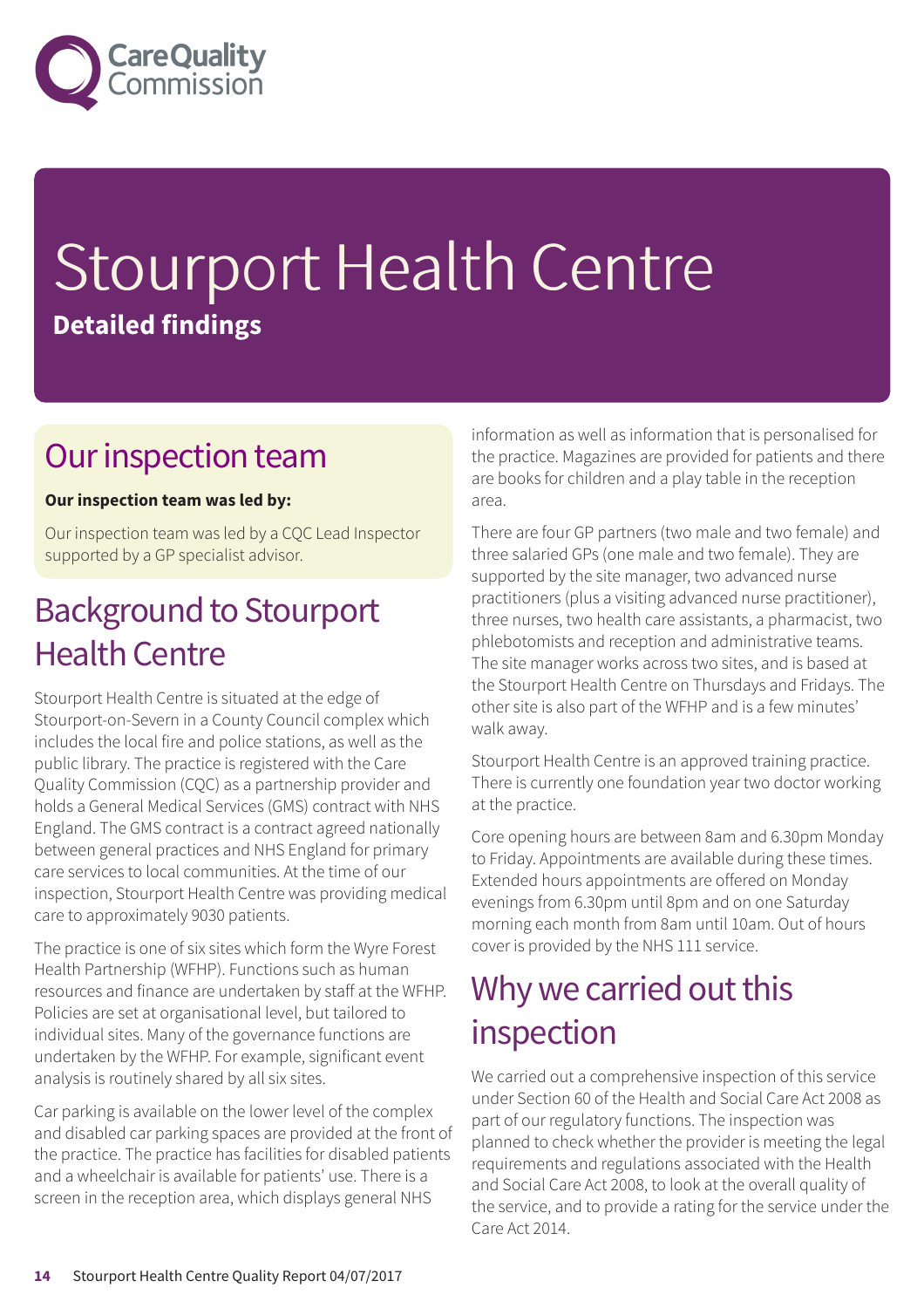# Detailed findings

Please note that when referring to information throughout this report, for example any reference to the Quality and Outcomes Framework data, this relates to the most recent information available to the CQC at that time.

### How we carried out this inspection

Before our inspection of Stourport Health Centre we reviewed a range of information that we hold about the practice and asked other organisations to share what they knew. We reviewed nationally published data from sources including the Wyre Forest Clinical Commissioning Group, NHS England and the National GP Patient Survey published in July 2016.

We reviewed policies, procedures and other information. We also supplied the practice with comment cards for patients to share their views and experiences of the level of services provided at the practice.

We carried out an announced inspection on 17 May 2017. During our inspection we spoke with a range of staff which included GPs, a practice nurse, the site manager and members of the reception and administrative teams. We also spoke to the CEO of the Wyre Forest Health Partnership and to the managers of three local care homes.

To get to the heart of patients' experiences of care and treatment, we always ask the following five questions:

- Is it safe?
- Is it effective?
- Is it caring?
- Is it responsive to people's needs?
- Is it well-led?

We also looked at how well services were provided for specific groups of people and what good care looked like for them. The population groups are:

- older people
- people with long-term conditions
- families, children and young people
- working age people (including those recently retired and students)
- people whose circumstances may make them vulnerable
- people experiencing poor mental health (including people living with dementia).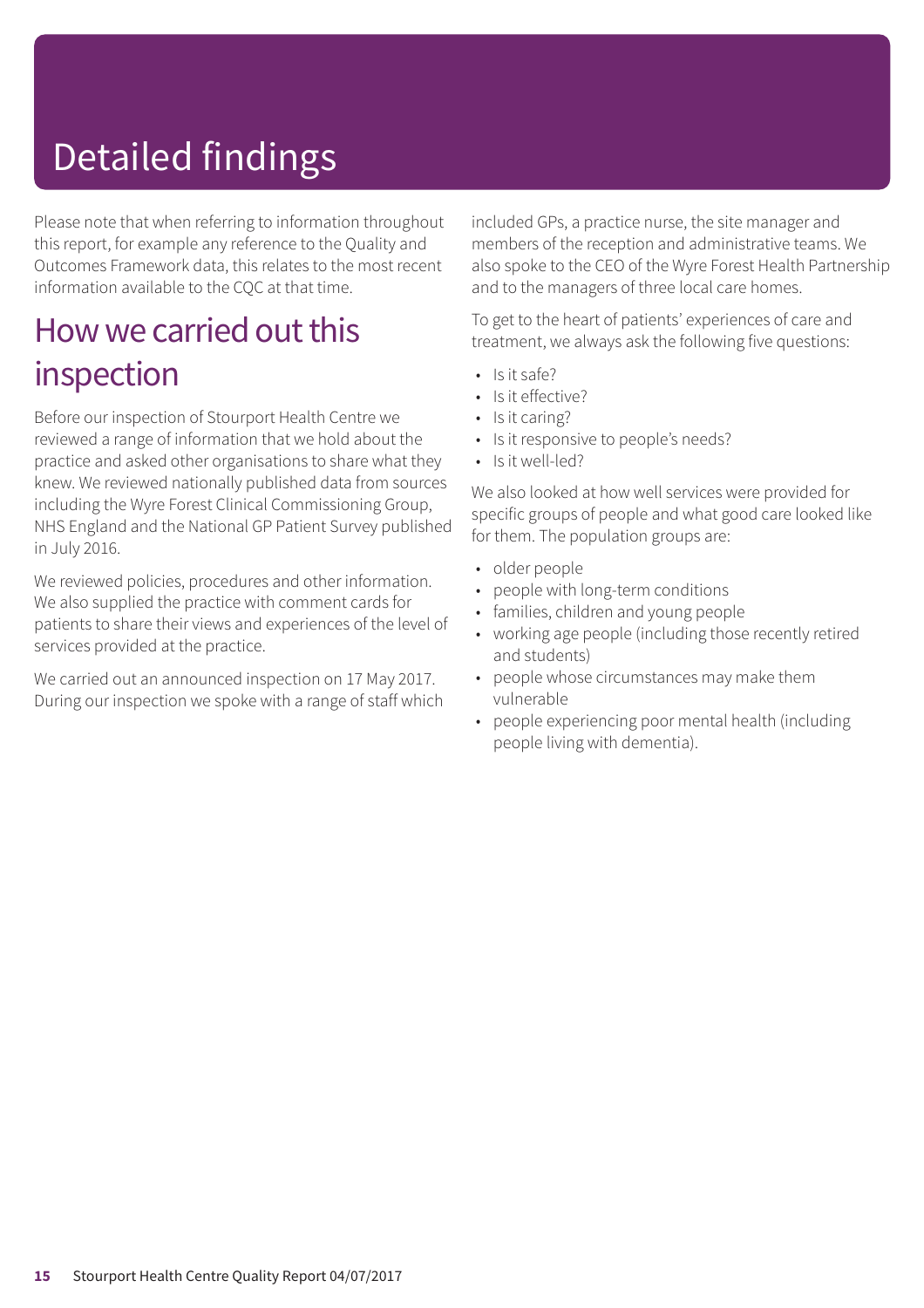## Are services safe?

### **Our findings**

#### **Safe track record and learning**

There was a system for reporting and recording significant events.

- Staff told us that they would tell the site manager about any incidents and that there was a recording form available on the practice's computer system. The incident recording form supported the recording of notifiable incidents under the duty of candour. (The duty of candour is a set of specific legal requirements that providers of services must follow when things go wrong with care and treatment).
- We found that when things went wrong with care and treatment, patients were informed of the incident as soon as reasonably practicable, received appropriate support, information, a written apology and were told about any actions to improve processes to prevent a recurrence.
- We reviewed safety records, incident reports, and minutes of meetings where significant events were discussed. The practice carried out a thorough analysis of the significant events, which were also shared with the other sites in the Wyre Forest Health Partnership (WFHP), thereby evidencing the practice's commitment to shared learning. We saw that positive events were recorded too.
- The practice also monitored trends in significant events and evaluated any action taken.
- There was a system to act on patient safety alerts. For example, from the Medicines and Healthcare products Regulatory Agency (MHRA). MHRA alerts were sent to the site manager, who then forwarded them to the pharmacist and appropriate GP lead for action. A hard copy was filed in the drug alerts folder with a note of action taken and an electronic copy was filed on the intranet. We saw an example of an alert received in April 2017 recommending the review and further consideration of risk minimisation measures for patients prescribed a medicine for epilepsy and bipolar disorder. A search was carried out, but there were no patients taking this medicine. The hard copy of the alert was annotated accordingly and the alert was discussed at an education meeting.

#### **Overview of safety systems and processes**

The practice had clearly defined and embedded systems, processes and practices in place to minimise risks to patient safety.

- Arrangements for safeguarding reflected relevant legislation and local requirements. Policies were accessible to all staff. The policies clearly outlined who to contact for further guidance if staff had concerns about a patient's welfare. A GP was the nominated safeguarding lead for the practice and for the WFHP. We viewed minutes of multi-disciplinary meetings which had been attended by the safeguarding lead GP, health visitor, midwife and social worker. Reports were provided where necessary for other agencies.
- Staff interviewed demonstrated they understood their responsibilities regarding safeguarding and had received training on safeguarding children and vulnerable adults relevant to their role. Staff were able to give us an example of a safeguarding incident, which had been appropriately managed. GPs were trained to child protection or child safeguarding level three.
- A notice in the waiting room advised patients that chaperones were available if required. All staff who acted as chaperones were trained for the role and had received a Disclosure and Barring Service (DBS) check or a risk assessment. (DBS checks identify whether a person has a criminal record or is on an official list of people barred from working in roles where they may have contact with children or adults who may be vulnerable).

The practice maintained appropriate standards of cleanliness and hygiene.

- We observed the premises to be visibly clean and tidy. Nine comment cards referred specifically to the cleanliness of the practice. We viewed the comprehensive cleaning schedules and logs.
- The nurse manager was the infection prevention and control (IPC) clinical lead who liaised with the local infection prevention teams to keep up to date with best practice. There was an IPC protocol and staff had received up to date training. Annual IPC audits were undertaken and we saw evidence that action was taken to address any improvements identified as a result. For example, it was noted in the May 2017 audit that the shelves beneath sink 'u' bends should be free from items and notices were provided as a reminder.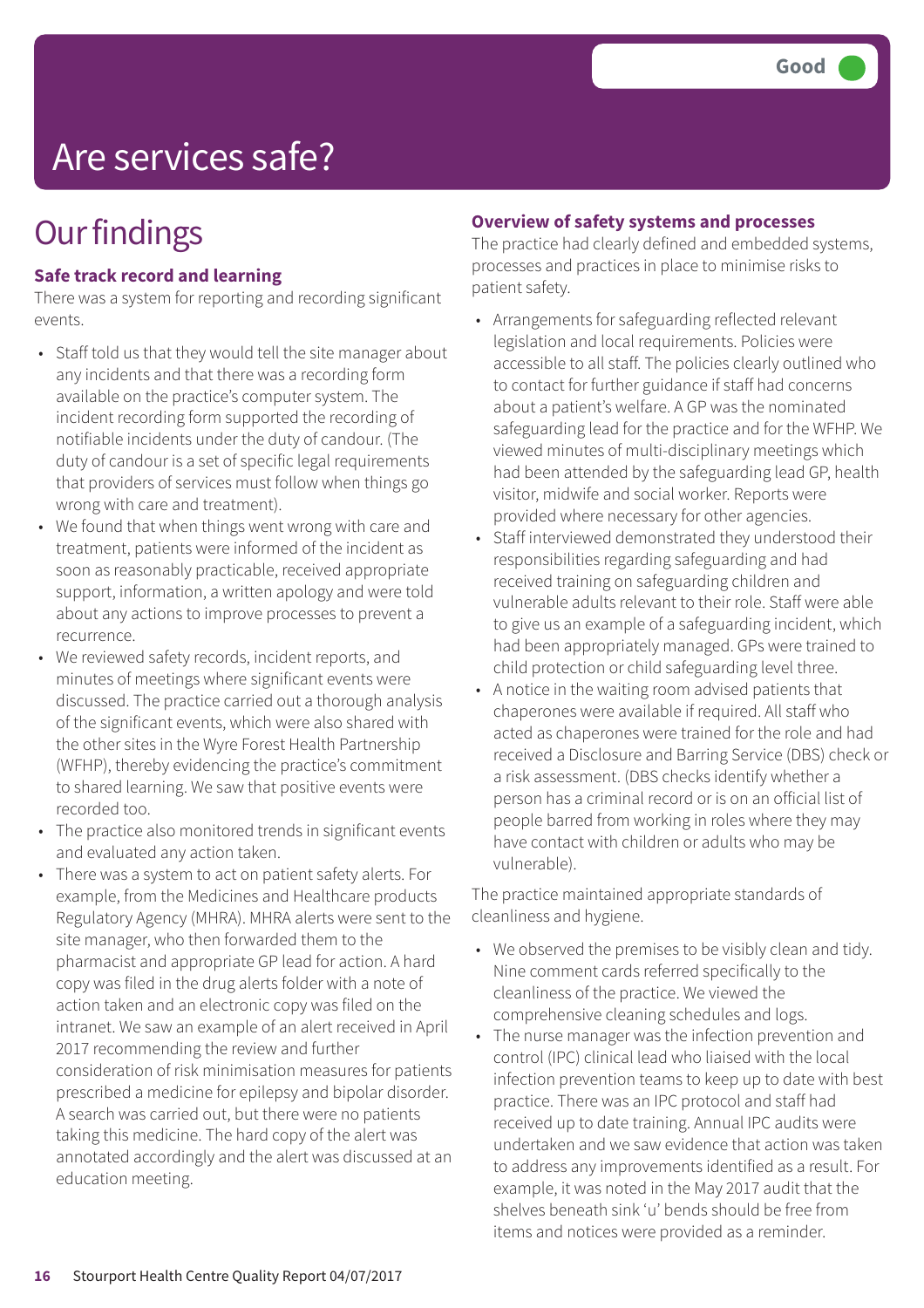### Are services safe?

• There was a sharps injury policy and staff knew what action to take if they accidentally injured themselves with a needle or other sharp medical device. All instruments used for treatment were singe use. There was suitable locked storage available for waste waiting for collection.

The arrangements for managing medicines, including emergency medicines and vaccines, in the practice minimised risks to patient safety (including obtaining, prescribing, recording, handling, storing, security and disposal).

- There were processes for handling repeat prescriptions which included the review of high risk medicines. Repeat prescriptions were signed before being dispensed to patients and there was a reliable process to ensure this occurred. Uncollected prescriptions were checked on a monthly basis. Staff would attempt to contact patients by telephone if they had not collected their prescriptions. After three attempts, a letter would be sent. If the patient still did not collect their prescription, the relevant GP would be informed. The practice carried out regular medicines audits, with the support of the local clinical commissioning group pharmacy teams, to ensure that prescribing was in line with best practice guidelines for safe prescribing. Blank prescriptions were securely stored and there were systems to monitor their use. Two of the nurses had qualified as Independent Prescribers and could therefore prescribe medicines for clinical conditions within their expertise. They received mentorship and support from the medical staff for this extended role. Patient Group Directions had been adopted by the practice to allow nurses to administer medicines in line with legislation. Health care assistants were trained to administer vaccines and medicines and patient specific prescriptions or directions from a prescriber were produced appropriately. Although vaccination stock levels were checked visually once a month, a log was not kept, so there was no record of stocks held.
- The practice held stocks of a controlled drug (a medicine that required extra checks and special storage because of its potential misuse) and had procedures to manage the drug safely. There were also arrangements for the destruction of controlled drugs.

We were unable to view personnel files, because they were held at the WFHP headquarters, which was based at

another site. We were told that staff at the WFHP dealt with all aspects of human resources. However, we did check that all clinical staff were registered with the appropriate professional body and had indemnity insurance.

#### **Monitoring risks to patients**

There were procedures for assessing, monitoring and managing risks to patient and staff safety.

- There was a health and safety policy, dated October 2016, available. We saw that a health and safety risk assessment had been carried out in February 2017 and that action had been taken to mend some broken blinds.
- The practice had an up to date fire risk assessment (March 2017) and carried out annual fire drills. The most recent drill had been carried out a few days before our inspection. There were four designated fire marshals within the practice.
- All electrical and clinical equipment was checked and calibrated annually to ensure that it was safe to use and was in good working order.
- The practice had a variety of other risk assessments to monitor safety of the premises such as control of substances hazardous to health and infection control, asbestos and legionella (Legionella is a term for a particular bacterium which can contaminate water systems in buildings).
- There were arrangements for planning and monitoring the number of staff and mix of staff needed to meet patients' needs. There was a rota system to ensure that enough staff were on duty to meet the needs of patients. We were told that there was a reciprocal arrangement between the six sites in the WFHP for clinical and non-clinical staff to provide cover when necessary for periods of leave or absence. This meant that locum GPs were rarely used.

#### **Arrangements to deal with emergencies and major incidents**

The practice had adequate arrangements to respond to emergencies and major incidents.

• There was an instant messaging system on the computers in all the consultation and treatment rooms which alerted staff to any emergency.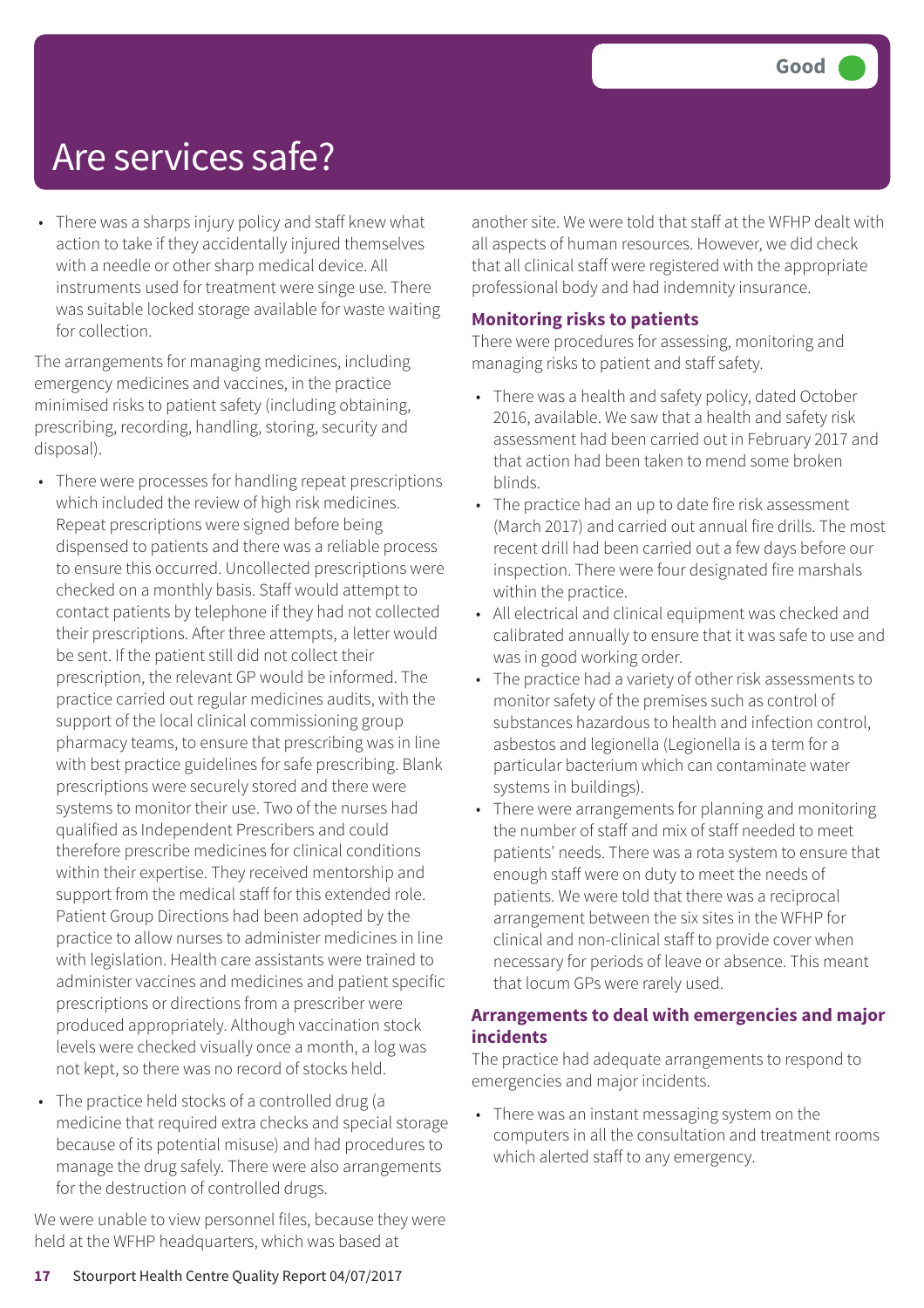## Are services safe?

- All staff received annual basic life support training and there were emergency medicines available in a secure area of the practice. Staff knew where to find the emergency medicines and all the medicines that we checked were in date.
- The practice had a defibrillator available on the premises and oxygen with adult and children's masks. A first aid kit and accident book were available.
- The practice had a comprehensive business continuity plan for major incidents such as power failure or building damage. The plan included emergency contact numbers for utilities and staff. The plan was stored on an internet based storage system, which meant that it was accessible from any location, so that hard copies did not have to be stored offsite.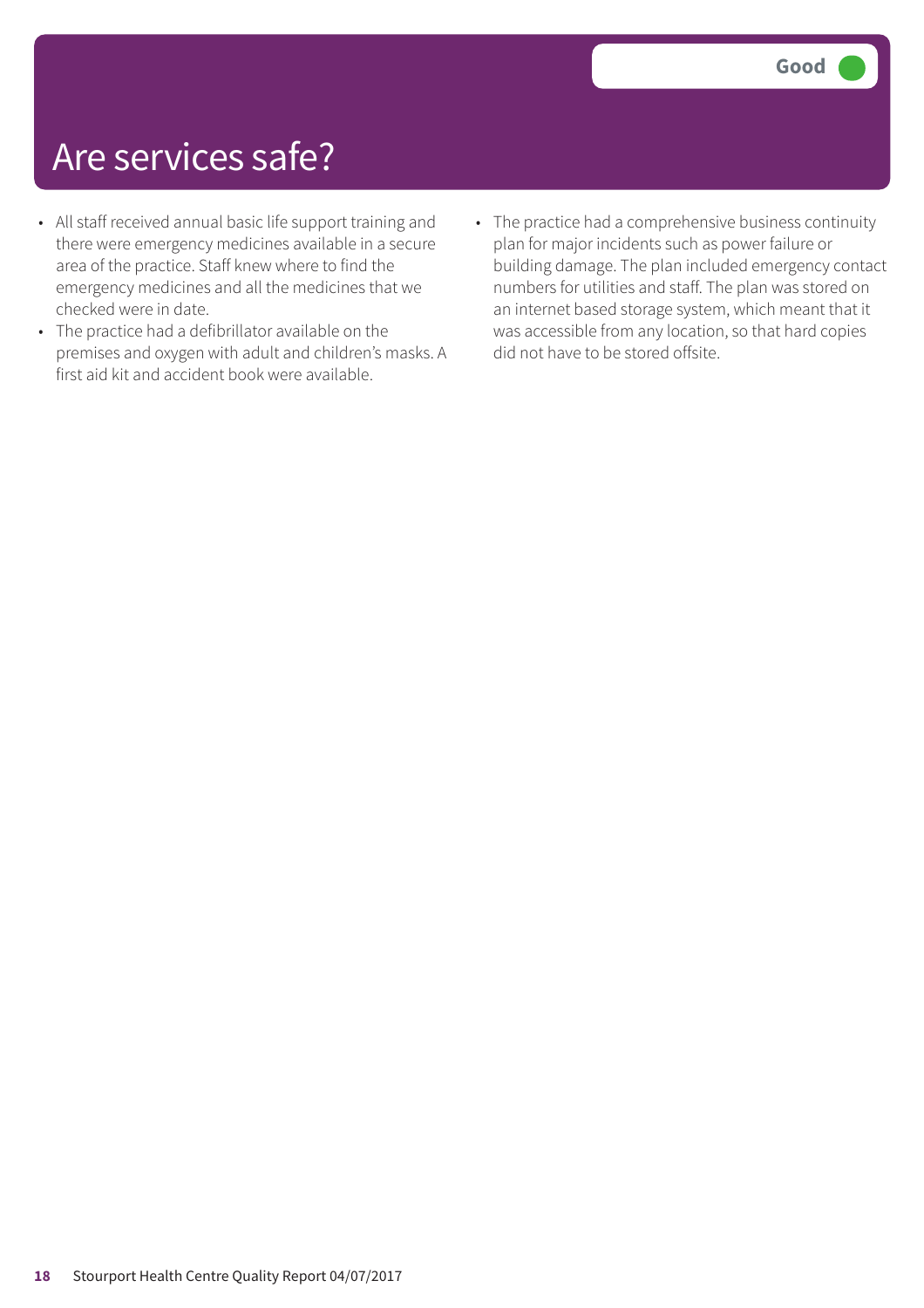## Are services effective?

(for example, treatment is effective)

## **Our findings**

#### **Effective needs assessment**

Clinicians were aware of relevant and current evidence based guidance and standards, including National Institute for Health and Care Excellence (NICE) best practice guidelines.

- The practice had systems to keep all clinical staff up to date. Staff had access to guidelines from NICE and used this information to deliver care and treatment that met patients' needs.
- The practice monitored that these guidelines were followed through risk assessments, audits and random sample checks of patient records.

#### **Management, monitoring and improving outcomes for people**

The practice used the information collected for the Quality and Outcomes Framework (QOF) and performance against national screening programmes to monitor outcomes for patients. (QOF is a system intended to improve the quality of general practice and reward good practice).

Data from 2015/16 showed:

- The practice achieved 99.7% of the total points available. This was 1% above the Clinical Commissioning Group (CCG) and 4% above the national average. Unpublished results from 2016/17 showed that the practice had achieved 100%.
- Overall exception reporting was 7%, which was the same as the CCG average and 3% below the national average. (Exception reporting is the removal of patients from QOF calculations where, for example, the patients are unable to attend a review meeting or certain medicines cannot be prescribed because of side effects).
- The percentage of patients with diabetes on the register in whom the last diabetic reading was at an appropriate level in the preceding 12 months was 84%, which was the same as the CCG average and 6% above the national average.
- There was a high exception rate (48%) for patients newly diagnosed with diabetes being referred to a structured education programme within nine months of being

entered on the diabetic register. We were told that this was due to human error and that the system had been changed as a result, so that all such patients were now initiated.

• 92% of patients with poor mental health had a comprehensive care plan documented in the last 12 months, which was the same as the CCG average and 3% above the national average. We were told that the high exception reporting for this indicator (26%) was due to historical read coding issues.

There was evidence of a systematic quality improvement programme, which included clinical audit:

- There had been 12 clinical and non-clinical audits commenced in the last two years, two of which were completed audits where the improvements made were implemented and monitored.
- Findings were used by the practice to improve services. For example, it became apparent that the system on the diary entry for recall for a blood test used to check for thyroid gland problems was not being used effectively by all clinical staff. An audit carried out in 2015 found that 30 patients on a thyroid medicine were overdue a blood test and that 10 had no reminder. A repeat cycle in 2016 showed that all 408 patients had a reminder and that a small number of patients (17) who were overdue had been appropriately managed, so the recall system had been tightened.

#### **Effective staffing**

Evidence reviewed showed that staff had the skills and knowledge to deliver effective care and treatment.

- The practice had an induction programme for all newly appointed staff. This covered such topics as safeguarding, infection prevention and control, fire safety, health and safety and confidentiality.
- The practice could demonstrate how they ensured role-specific training and updating for relevant staff. For example, reception and administrative staff were undertaking courses in customer services and team leading, sponsored by the practice.
- Staff administering vaccines and taking samples for the cervical screening programme had received specific training which had included an assessment of competence. Staff who administered vaccines could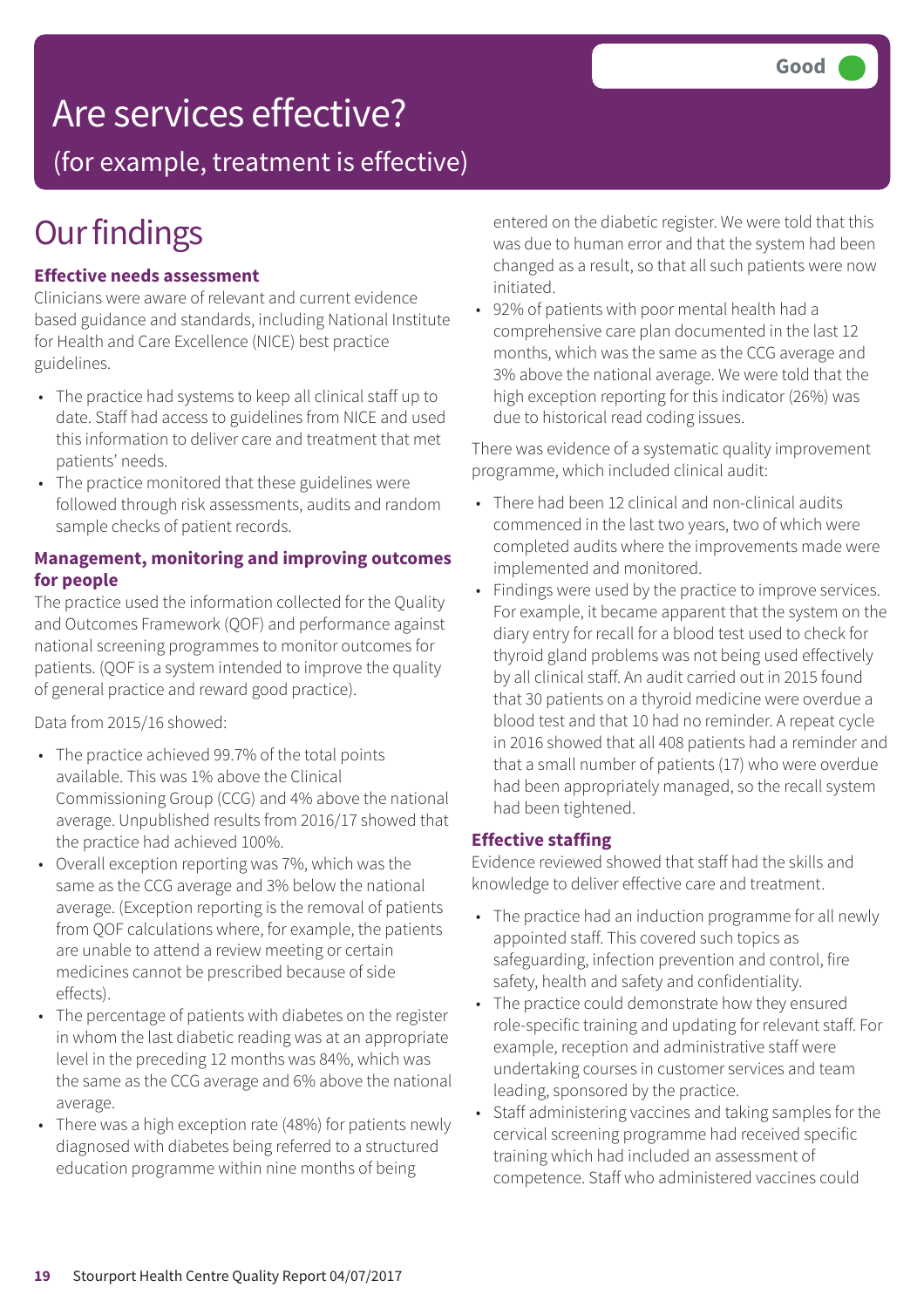## Are services effective?

### (for example, treatment is effective)

demonstrate how they stayed up to date with changes to the immunisation programmes, for example by access to on line resources and discussion at practice meetings.

- The learning needs of staff were identified through a system of appraisals, meetings and reviews of practice development needs. Staff had access to appropriate training to meet their learning needs and to cover the scope of their work. This included ongoing support, one-to-one meetings, coaching and mentoring, clinical supervision and facilitation and support for revalidating GPs and nurses. All staff had received an appraisal within the last 12 months. We saw that six month reviews were also carried out. GPs had internal as well as external appraisals (the clinical lead from another practice appraised the GP partners).
- Staff received training that included: safeguarding, fire safety awareness, basic life support and information governance. Staff had access to and were encouraged to make use of e-learning training modules and in-house training.
- Members of staff had additional expertise, which benefitted patients. For example, a GP had trained as a registrar in general and breast surgery before becoming a GP and still worked one morning a week at the Kidderminster Breast Clinic. The same GP performed minor surgery regularly, and having had training in Orthopaedics and Rheumatology, maintained an interest in bone and joint problems and performed joint injections in the practice.

#### **Coordinating patient care and information sharing**

The information needed to plan and deliver care and treatment was available to relevant staff in a timely and accessible way through the practice's patient record system and their intranet system.

- This included care and risk assessments, care plans, medical records and investigation and test results.
- We found that the practice shared relevant information with other services in a timely way, for example when referring patients to other services.

Staff worked together and with other health and social care professionals to understand and meet the range and complexity of patients' needs and to assess and plan ongoing care and treatment. This included when patients moved between services, including when they were referred, or after they were discharged from hospital.

Information was shared between services, with patients' consent, using a shared care record. Meetings took place with other health care professionals on a monthly basis when care plans were routinely reviewed and updated for patients with complex needs.

The practice ensured that end of life care was delivered in a coordinated way which took into account the needs of different patients, including those who may be vulnerable because of their circumstances.

#### **Consent to care and treatment**

Staff sought patients' consent to care and treatment in line with legislation and guidance.

- Staff understood the relevant consent and decision-making requirements of legislation and guidance, including the Mental Capacity Act 2005.
- When providing care and treatment for children and young people, staff carried out assessments of capacity to consent in line with relevant guidance.
- Where a patient's mental capacity to consent to care or treatment was unclear the GP or practice nurse assessed the patient's capacity and, recorded the outcome of the assessment.
- The process for seeking consent was monitored through patient records audits.

#### **Supporting patients to live healthier lives**

The practice identified patients who may be in need of extra support and signposted them to relevant services. For example, patients receiving end of life care, carers, those at risk of developing a long-term condition and those requiring advice on their diet, smoking and alcohol cessation.

According to the QOF data, the practice's uptake for the cervical screening programme was 82%, which was slightly above the national average of 81% (no QOF data was available for the CCG, but public health data gave the CCG average as 76%). The practice also encouraged its patients to attend national screening programmes for bowel and breast cancer screening. The uptake for breast cancer screening for women aged 50 to 70 years in the last 36 months was 77%, which was above the CCG and national averages of 75% and 73% respectively. The uptake for bowel cancer screening for patients aged 60 to 69 years in the last 30 months was 64%, which was above the CCG average of 62% and the national average of 58%.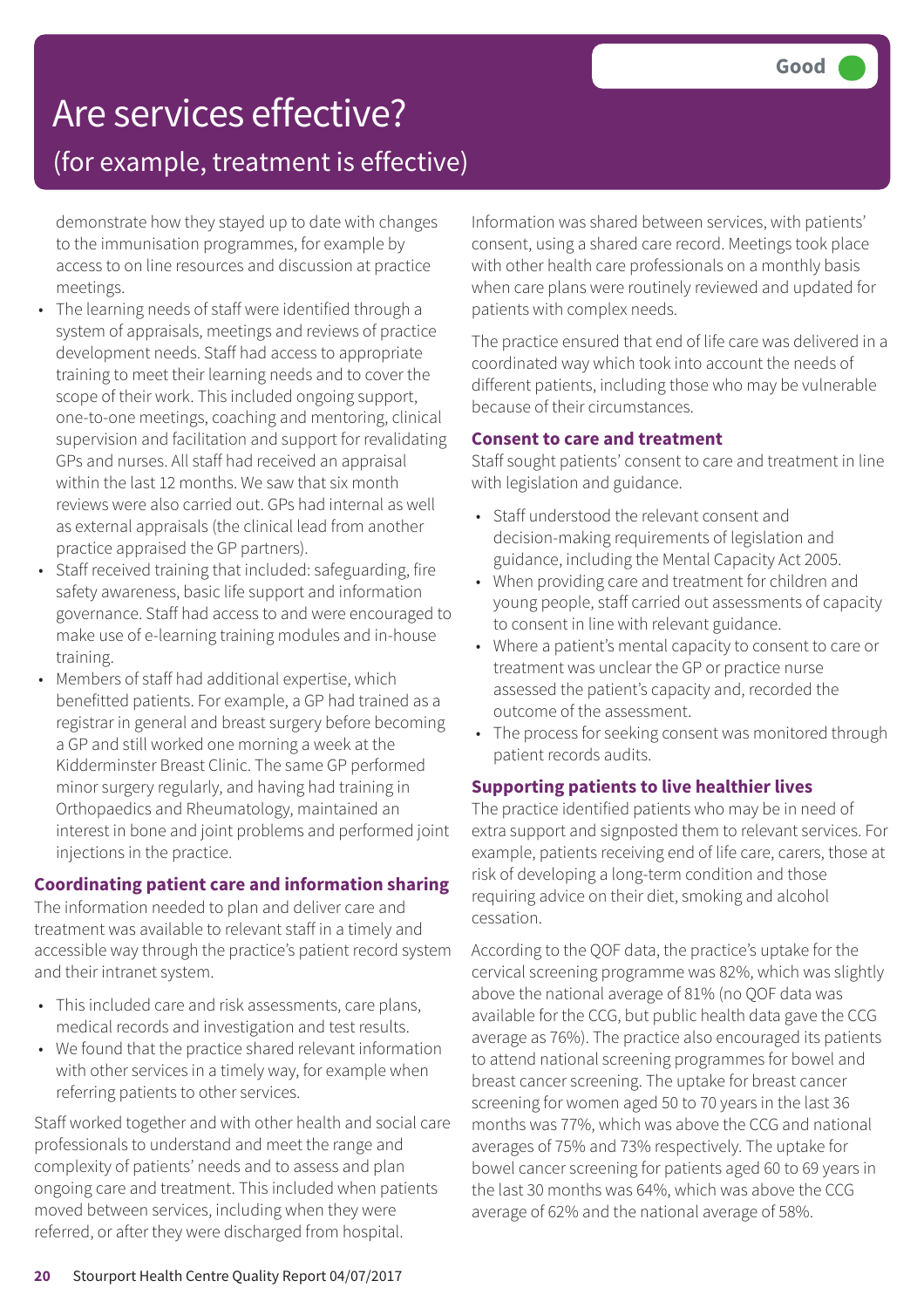### Are services effective? (for example, treatment is effective)

Childhood immunisations were carried out in line with the national childhood vaccination programme. Uptake rates for the vaccines given were comparable to CCG and national averages. For example, rates for the vaccines given to under two year olds ranged from 97% to 100% and five year olds from 93% to 97%.

There was a policy to offer telephone or written reminders for patients who did not attend for their cervical screening test. The practice demonstrated how they encouraged uptake of the screening programme and they ensured that a female sample taker was available. The practice also encouraged its patients to attend national screening

programmes for bowel and breast cancer. There were systems to ensure results were received for all samples sent for the cervical screening programme and the practice followed up women who were referred as a result of abnormal results.

Patients had access to appropriate health assessments and checks. These included health checks for new patients and NHS health checks for patients aged 40–74. We were told that 36% of patients eligible for health checks had received a check since April 2016. Appropriate follow-ups for the outcomes of health assessments and checks were made, where abnormalities or risk factors were identified.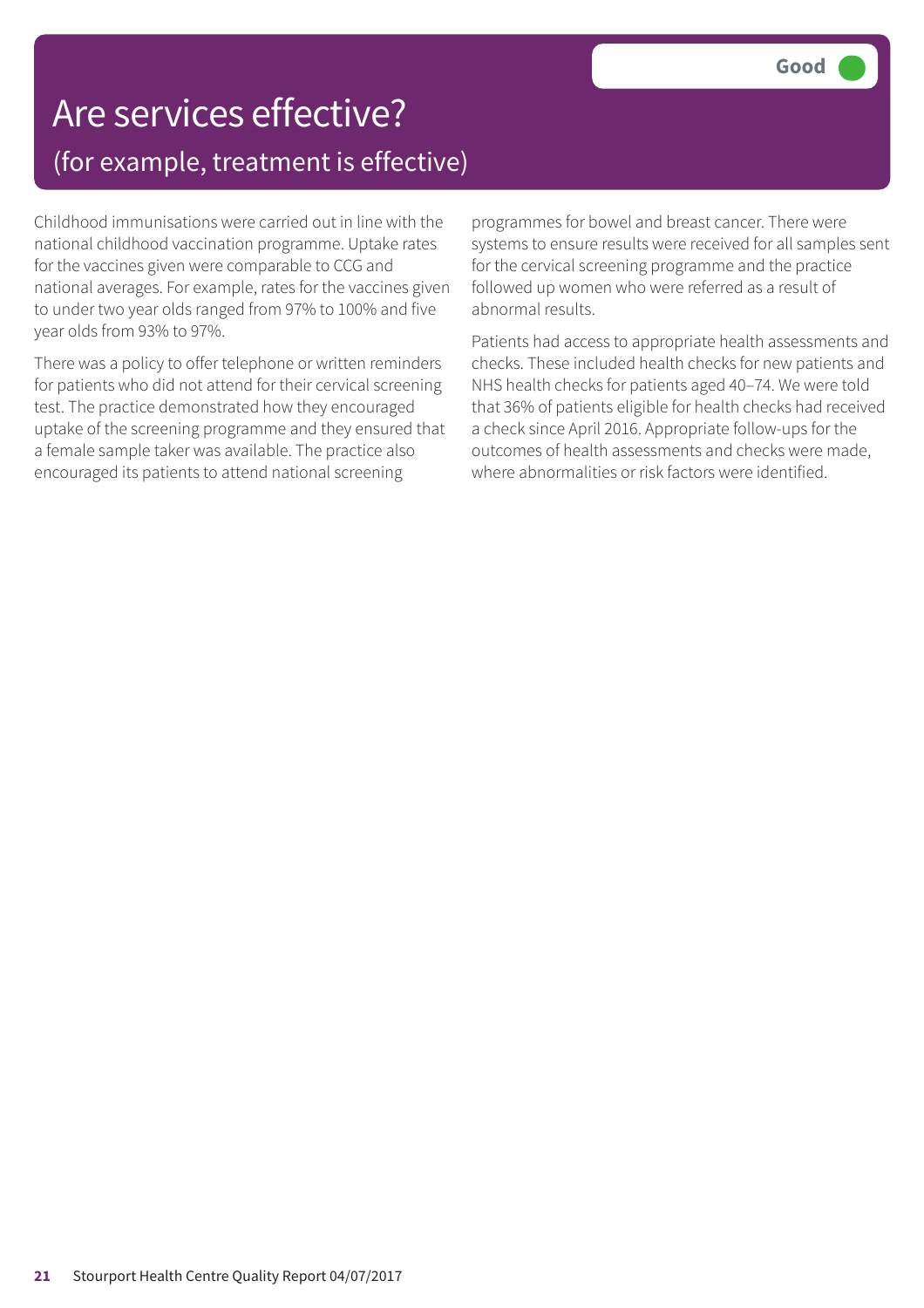# Are services caring?

## **Our findings**

#### **Kindness, dignity, respect and compassion**

During our inspection we observed that members of staff were courteous and very helpful to patients and treated them with dignity and respect.

- Curtains were provided in consulting rooms to maintain patients' privacy and dignity during examinations, investigations and treatments.
- Consultation and treatment room doors were closed during consultations; conversations taking place in these rooms could not be overheard.
- Music was played in the reception area, which preserved confidentiality.
- Reception staff knew that if patients wanted to discuss sensitive issues or appeared distressed they could offer them a private room to discuss their needs.
- Patients could be treated by a clinician of the same sex.

All of the 46 patient Care Quality Commission (CQC) comment cards we received were positive about the service experienced. The practice ran out of the cards supplied by the CQC and had to produce more. Patients said they felt that the practice provided a first class service where they were valued as individuals. Fifteen patients referred specifically to the polite and friendly staff, who treated them with courtesy and respect.

We spoke with eight patients who were all members of the Patient Participation Group (PPG). They told us that they thought that the level of care provided by the practice was excellent and that their dignity and privacy was always respected. Patients said that receptionists were very welcoming and knew patients by name. GPs were praised for providing continuity of care and never rushing patients during appointments.

Results from the National GP Patient Survey published in July 2016 showed that patients felt they were treated with kindness, dignity and courtesy. The practice was above average for its satisfaction scores on consultations with GPs, although the scores for the nurses were below average. For example:

• 95% of patients said the GP was good at listening to them compared with the Clinical Commissioning Group (CCG) average of 92% and the national average of 89%.

- 94% of patients said the GP gave them enough time compared to the CCG average of 88% and the national average of 87%.
- 97% of patients said they had confidence and trust in the last GP they saw compared to the CCG average of 97% and the national average of 95%.
- 93% of patients said the last GP they spoke to was good at treating them with care and concern compared to the CCG average of 89% and the national average of 85%.
- 83% of patients said the nurse was good at listening to them compared with the CCG average of 94% and the national average of 91%.
- 87% of patients said the nurse gave them enough time compared with the CCG average of 94% and the national average of 92%.
- 91% of patients said they had confidence and trust in the last nurse they saw compared with the CCG average of 98% and the national average of 97%.
- 86% of patients said the last nurse they spoke to was good at treating them with care and concern compared to the CCG average of 93% and the national average of 91%.
- 92% of patients said they found the receptionists at the practice helpful compared with the CCG average of 93% and the national average of 87%.

The results for the nurses' questions were below average. We were told that this had been addressed with the nursing team and that they were confident that future surveys would show an improvement in this area.

The views of external stakeholders were positive and aligned with our findings. For example, the managers of the three local care homes where some of the practice's patients lived all praised the care provided by the practice. Each care home had a nominated GP who visited all the patients every month. These visits were an opportunity to update care plans as necessary and to carry out medicines reviews. Managers described the sympathetic and understanding manner of the GPs and said that they could not fault the level of service provided. We were told how a GP would contact care home staff on weekends and during annual leave in order to check whether patients were responding to treatment.

#### **Care planning and involvement in decisions about care and treatment**

Patients told us that GPs and nurses ensured that they were involved in discussions about their care and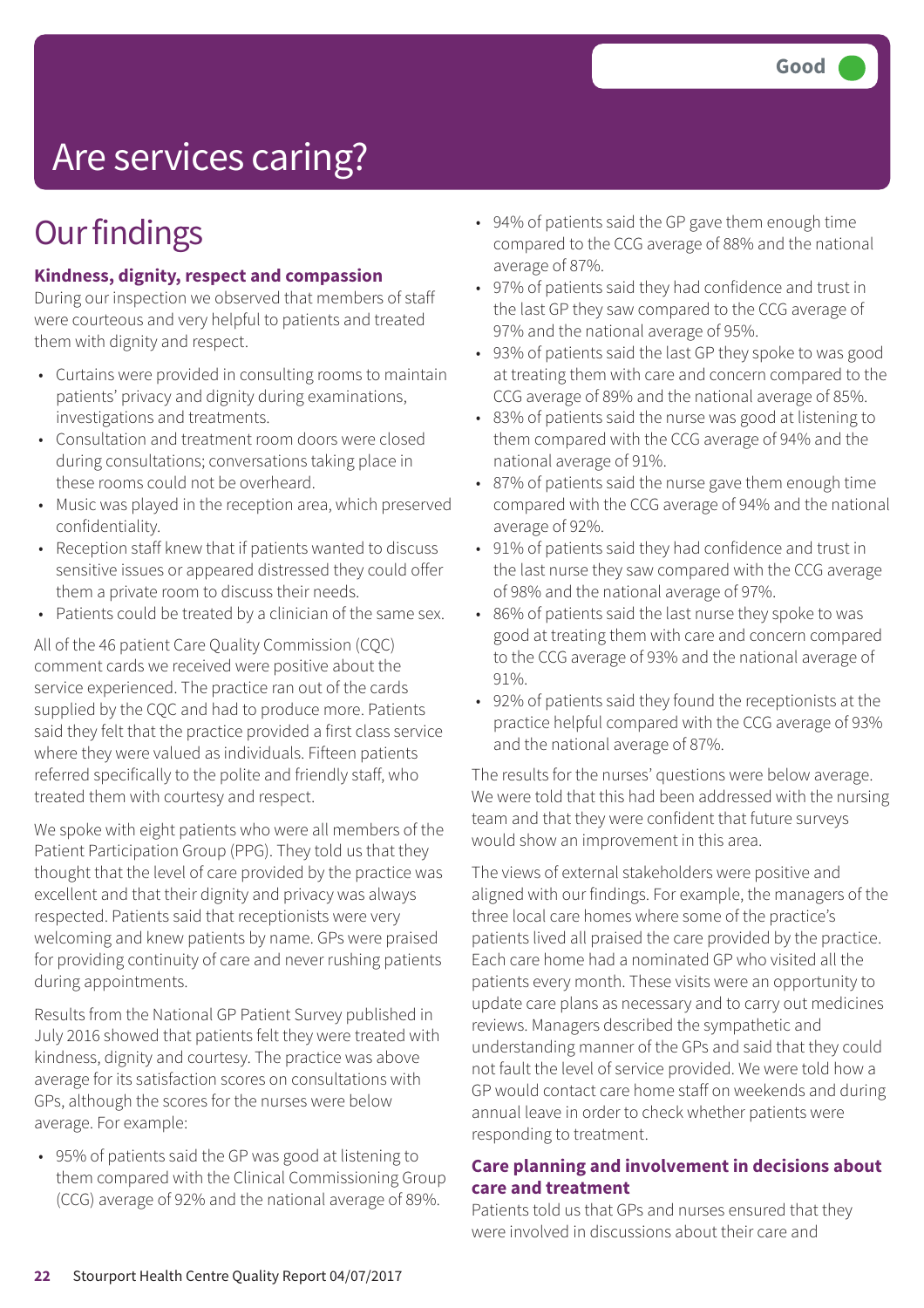### Are services caring?

treatment. They also told us that they felt listened to and supported by staff and had sufficient time during consultations to make an informed decision about the treatment options available. Patient feedback from the comment cards we received was also positive and aligned with these views. We also saw that care plans were personalised.

Children and young people were treated in an age-appropriate way and recognised as individuals.

Results from the National GP Patient Survey 2016 showed that patients responded positively to questions about their involvement in planning and making decisions about their care and treatment. Results were in line with local and national averages. For example:

- 96% of patients said the last GP they saw was good at explaining tests and treatments compared with the CCG average of 90% and the national average of 86%.
- 90% of patients said the last GP they saw was good at involving them in decisions about their care compared to the CCG average of 85% and the national average of 82%.
- 88% of patients said the last nurse they saw was good at explaining tests and treatments compared with the CCG average of 93% and the national average of 90%.
- 81% of patients said the last nurse they saw was good at involving them in decisions about their care compared to the CCG average of 89% and the national average of 85%.

The practice said that they had been disappointed with the overall results for the nurses' questions, which they felt did not reflect the standard of service provided by the nursing team. However, we were told that the issue had been addressed and that the situation had improved since the survey results were published in July 2016. Remarks left on the comment cards were all positive about the nursing team.

The practice provided facilities to help patients be involved in decisions about their care:

- Staff told us that interpretation services were available for patients who did not have English as a first language. We saw notices in the reception areas informing patients this service was available.
- A member of staff held a level two deaf blind communicator certificate, so could interpret for those patients who had hearing or sight impairments.
- The e-referral system (previously Choose and Book) service was used with patients as appropriate. (e-referral is a national electronic referral service which gives patients a choice of place, date and time for their first outpatient appointment in a hospital.)

#### **Patient and carer support to cope emotionally with care and treatment**

Patient information leaflets and notices were available in the patient waiting area which told patients how to access a number of support groups and organisations. Information about support groups was also available on the practice website.

The practice's computer system alerted GPs if a patient was also a carer. The practice had identified 363 patients as carers, which represented 4% of the practice list. A member of staff acted as a carers' champion to help ensure that the various services supporting carers were coordinated and effective. Written information was available to direct carers to the avenues of support available to them. There were also sections for carers on the practice's website, which gave information about available support agencies as well as advice on how to register as a carer.

Staff told us that when families experienced bereavement, their usual GP contacted them and offered advice on how to find a support service.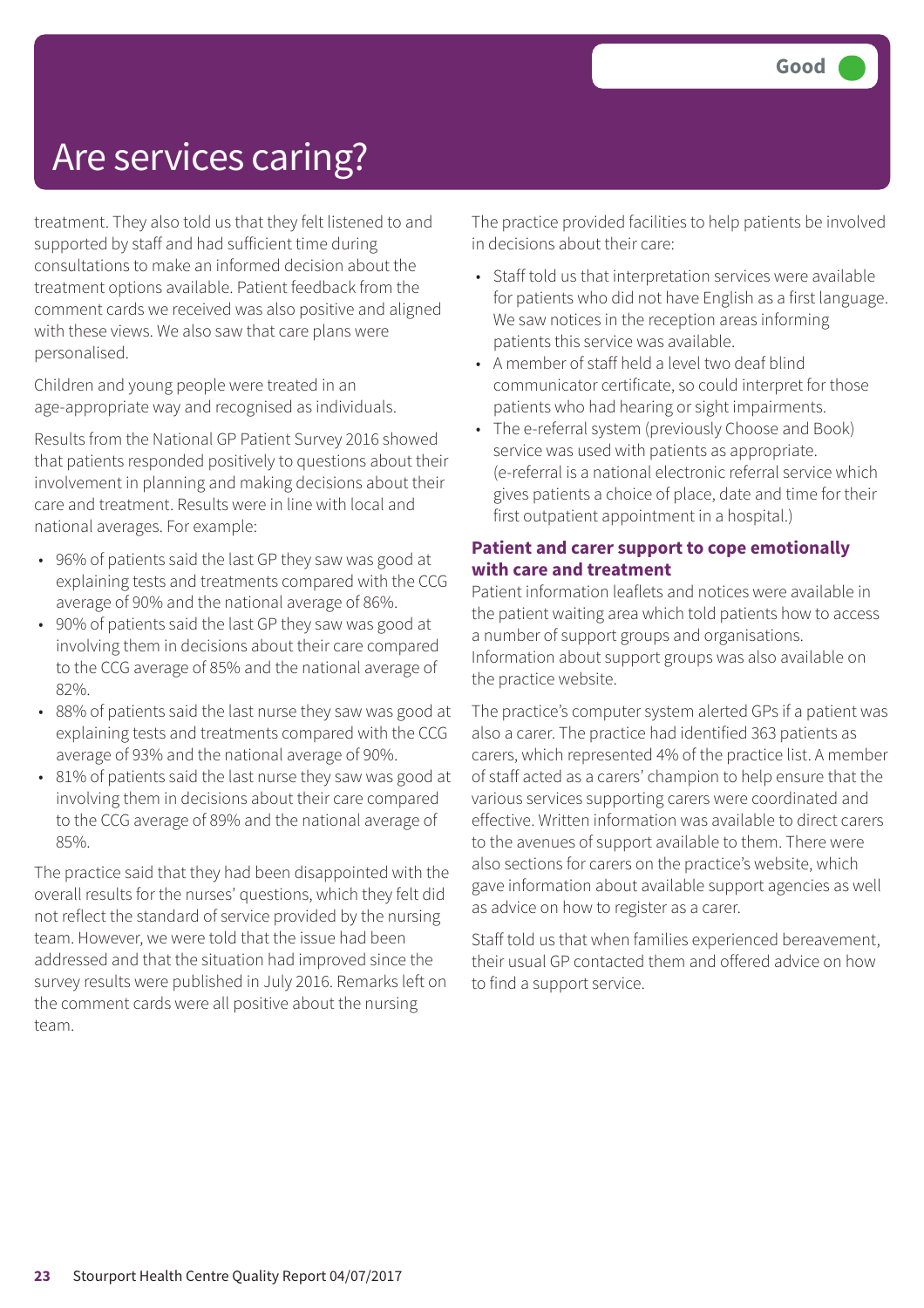# Are services responsive to people's needs?

(for example, to feedback?)

## **Our findings**

#### **Responding to and meeting people's needs**

The practice understood its population profile and had used this understanding to meet the needs of its population:

- The practice offered extended hours on a Monday evening until 8.30pm for working patients who could not attend during normal opening hours. Extended hours were also offered on one Saturday morning each month from 8am until 10am.
- There were longer appointments available for patients with a learning disability.
- Home visits were available for older patients and patients who had clinical needs which resulted in difficulty attending the practice.
- Same day appointments were available for children and those patients with medical problems that required same day consultation.
- The practice sent text message reminders of appointments and test results.
- Patients were able to receive travel vaccines available on the NHS as well as those only available privately.
- There were accessible facilities, which included a hearing loop, and interpretation services were available.
- A member of staff held a deaf blind communicator certificate, so could interpret for patients with hearing or sight impairments. The same member of staff was trained in tactile British Sign Language.
- Other reasonable adjustments were made and action was taken to remove barriers when patients found it hard to use or access services.

#### **Access to the service**

Core opening hours were between 8am and 6.30pm Monday to Friday. Appointments were available during these times. Extended hours appointments were offered on Monday evenings from 6.30pm until 8pm and on one Saturday morning each month from 8am until 10am. Urgent appointments were also available for patients who needed them.

Results from the National GP Patient Survey published in July 2016 showed that patients' satisfaction with how they could access care and treatment was comparable to local and national averages.

- 86% of patients were satisfied with the practice's opening hours compared with the Clinical Commissioning Group (CCG) average of 79% and the national average of 76%.
- 90% of patients said they could get through easily to the practice by phone compared to the CCG average of 82% and the national average of 73%.
- 91% of patients said that the last time they wanted to speak to a GP or nurse they were able to get an appointment compared with the CCG average of 88% and the national average of 85%.
- 99% of patients said their last appointment was convenient compared with the CCG average of 97% and the national average of 92%.
- 85% of patients described their experience of making an appointment as good compared with the CCG average of 84% and the national average of 73%.
- 74% of patients said they did not normally have to wait too long to be seen compared with the CCG average of 64% and the national average of 58%.

Patients told us on the day of the inspection that they thought that the appointment system was very effective and that they could get appointments when they needed them. Same day appointments were always available.

The practice had a system to assess:

- whether a home visit was clinically necessary and
- the urgency of the need for medical attention

An advanced nurse practitioner triaged all requests for home visits and assessed whether the patient could be visited by an advanced nurse practitioner or a GP. In cases where the urgency of need was so great that it would be inappropriate for the patient to wait for a home visit, alternative emergency care arrangements were made. One of the other practices in the Wyre Forest Health Partnership had a duty visiting GP, who would do urgent GP visits when necessary. Clinical and non-clinical staff were aware of their responsibilities when managing requests for home visits.

#### **Listening and learning from concerns and complaints**

The practice had a system for handling complaints and concerns.

• Its complaints policy and procedures were in line with recognised guidance and contractual obligations for GPs in England.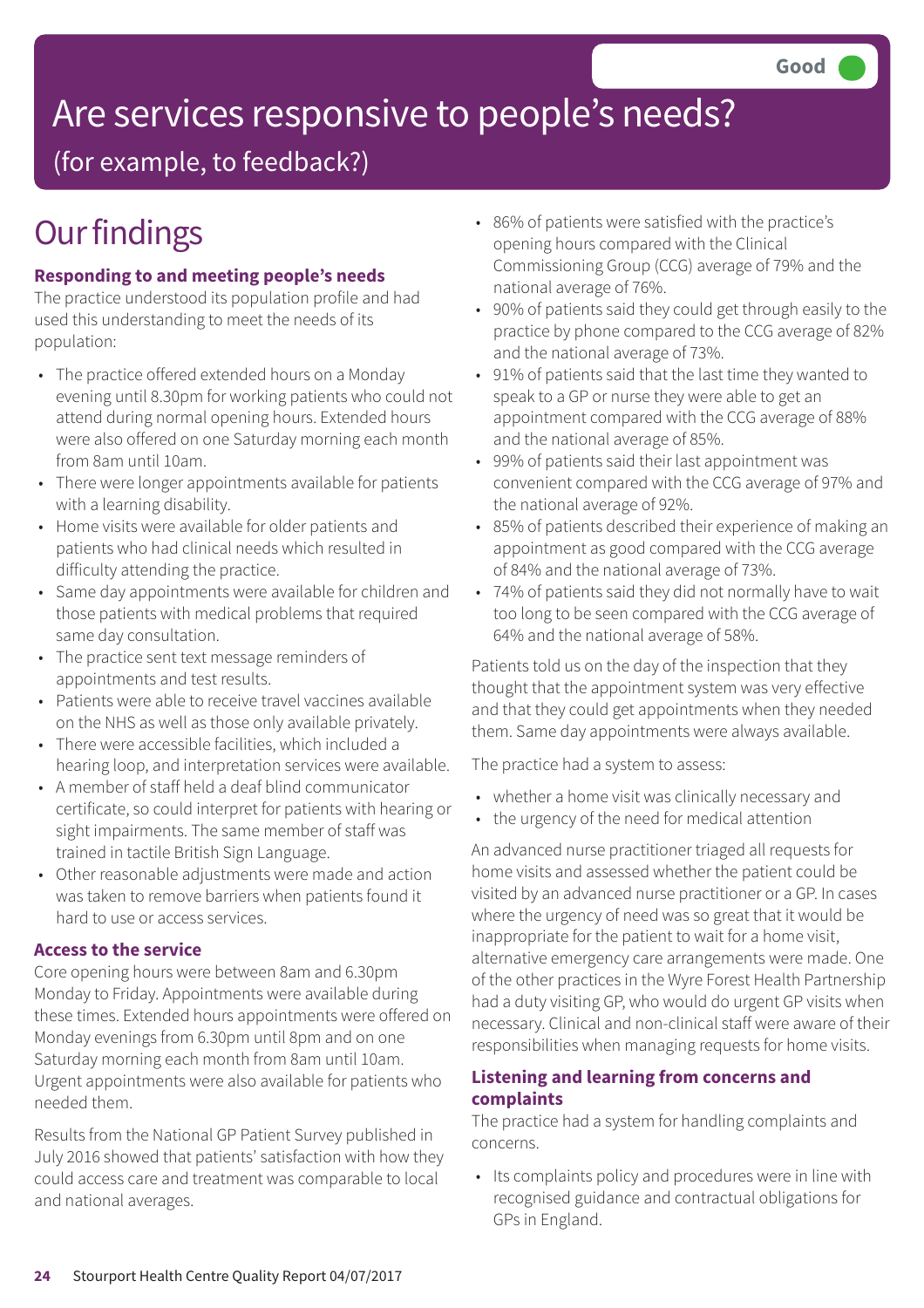# Are services responsive to people's needs?

### (for example, to feedback?)

- A GP was the lead for complaints, but the day to day responsibility for dealing with complaints was devolved to the site manager.
- Information about raising a complaint was available in the reception area and on the practice website.

We looked at 13 complaints received in the last 12 months and found that they were appropriately handled and dealt with in a timely way. Lessons were learned from individual concerns and complaints and also from analysis of trends. Complaints formed part of the monthly quality and risk data submission to the WFHP, so the learning was shared

across the six sites. We saw that action was taken as a result of concerns and complaints to improve the quality of care. For example, two additional disabled car parking spaces had been created at the front of the building in response to a complaint about the lack of car park spaces for disabled patients following the loss of two spaces outside the library for deliveries.

We noted that staff were encouraged to report compliments as well, which were read out at the monthly staff meetings.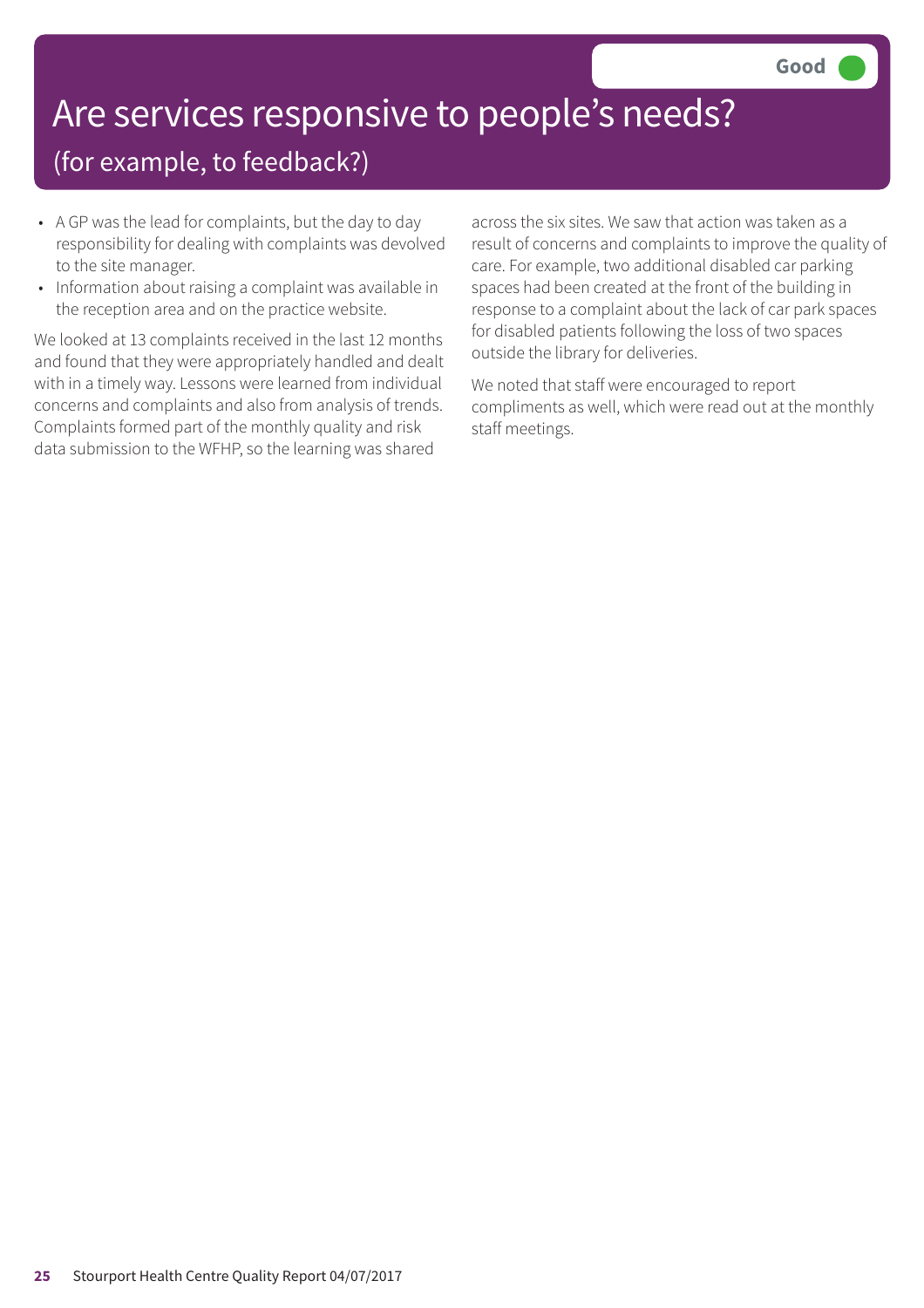### Are services well-led?

(for example, are they well-managed and do senior leaders listen, learn and take appropriate action)

## **Our findings**

#### **Vision and strategy**

The practice had adopted the following strapline of the Wyre Forest Health Partnership (WFHP) on all their documents: care, commitment, integrity. It was evident on the day of the inspection that all staff worked towards delivering high quality care and promoting good outcomes for their patients. There was a high level of commitment and loyalty across both clinical and non-clinical teams. Team working was promoted and working across sites in WFHP was encouraged. The team objectives were displayed in the staff kitchen.

Strategy was developed in conjunction with the WFHP. Business plans were discussed at regular WFHP partners' away days. The practice was keen to evolve and adapt to challenges.

The practice was proactive in finding new methods to counteract clinical capacity issues and had recruited a pharmacist and advanced nurse practitioners in order to free up GPs to see more complex cases.

#### **Governance arrangements**

The practice had a systematic approach to governance which supported the delivery of the strategy and good quality care. This outlined the structures and procedures and ensured that:

- There was a clear staffing structure and that staff were aware of their own roles and responsibilities. GPs and nurses had lead roles in key areas. For example, dermatology, minor operations and women's health.
- Practice policies were implemented by the WFHP, but were tailored to the practice. All policies were available to download from an internet-based information storage system and staff knew how to access them via a logo on their desktop. The policies were updated and reviewed regularly.
- A comprehensive understanding of the performance of the practice was maintained. The practice's performance was regularly monitored by the WFHP in conjunction with the practice management team and compared to the performance of other practices in the **WFHP**
- A range of meetings was held on a regular basis
- There was a well-embedded quality improvement programme, which included clinical and administrative audits. Results were used to make and monitor improvements.
- There were appropriate arrangements for identifying, recording and managing risks, issues and implementing mitigating actions.
- We saw evidence from minutes of a meeting that allowed for lessons to be learned and shared following significant events and complaints. Significant events were a standing agenda item at the GP meetings and at the staff meetings. In addition, significant events were recorded on the monthly Quality and Risk report, which was submitted to the WFHP for analysis and discussion amongst the six sites.

#### **Leadership and culture**

On the day of inspection the partners in the practice demonstrated they had the experience, capacity and capability to run the practice and ensure high quality care. They told us that they prioritised safe, high quality and compassionate care. All staff we spoke with said that the partners and management team were approachable and were always prepared to listen to all members of staff.

The provider was aware of and had systems to ensure compliance with the requirements of the duty of candour. (The duty of candour is a set of specific legal requirements that providers of services must follow when things go wrong with care and treatment).This included support training for all staff on communicating with patients about notifiable safety incidents. The partners encouraged a culture of openness and honesty. From the sample of 13 documented examples we reviewed we found that the practice had systems to ensure that when things went wrong with care and treatment:

- The practice gave affected people support, information and a verbal and written apology.
- The practice kept written records of verbal interactions as well as written correspondence.

There was a clear leadership structure and staff felt supported by the management team.

• The practice held and minuted a range of multi-disciplinary meetings including meetings with district nurses and social workers to monitor vulnerable patients. GPs, where required, met with health visitors to monitor vulnerable families and safeguarding concerns.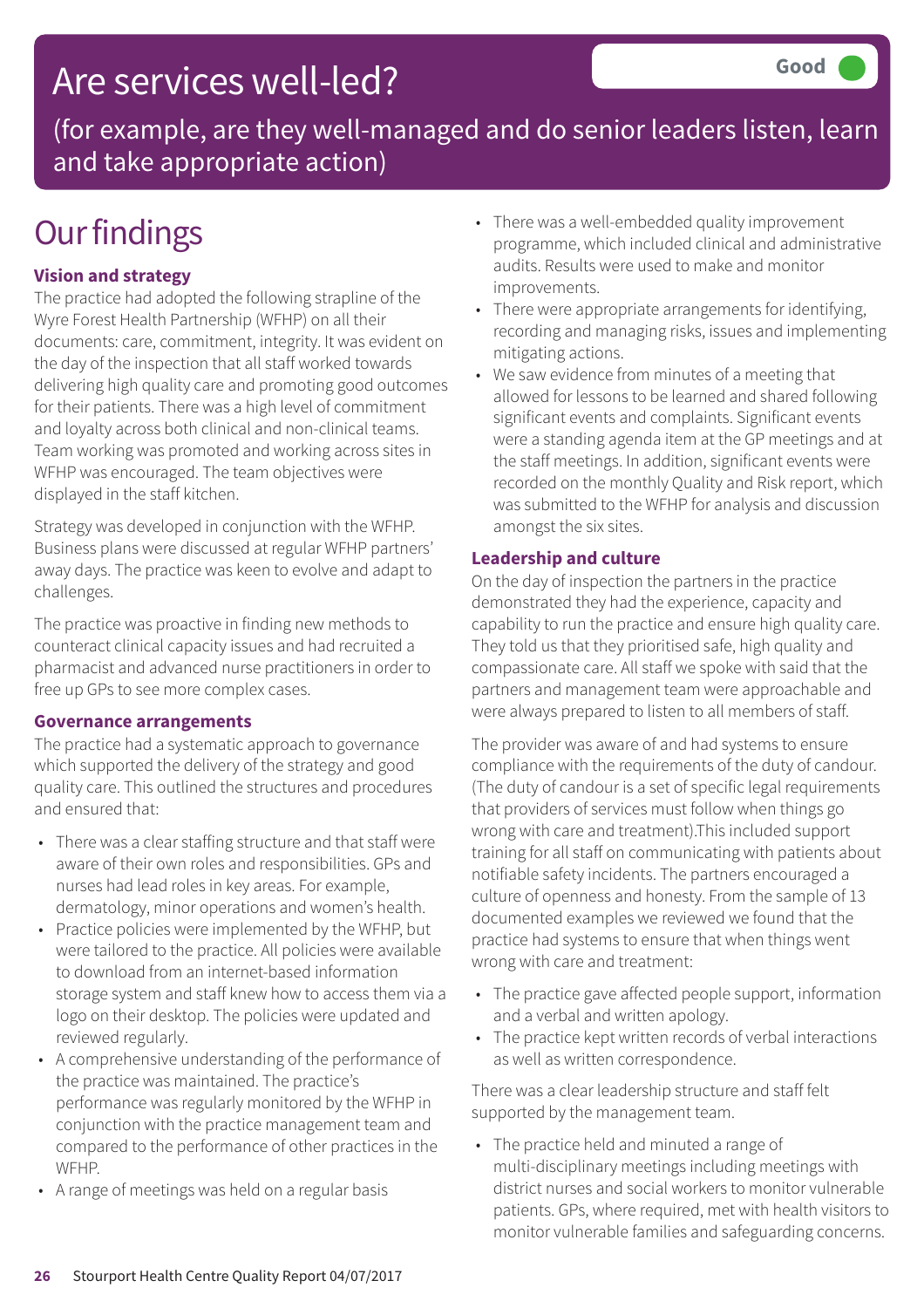## Are services well-led?

### (for example, are they well-managed and do senior leaders listen, learn and take appropriate action)

- Educational meetings for clinical staff were held every fortnight and covered such topics as dermatology, chronic lung disease and basic life support.
- Clinical meetings were held weekly, which provided the opportunity to discuss referrals, deaths and safeguarding concerns. These weekly meetings were rotated, so that all GPs had the chance to attend, although minutes were circulated. All GPs had a coffee break at the same time each morning to allow for discussion of any patients or telephone calls.
- In addition, GPs met every two weeks to discuss matters such as significant events, complaints, feedback from meetings and quality and risk issues.
- Staff told us that team meetings were held every month and that a newsletter was produced after every meeting, so that all staff were aware of developments.
- Staff told us that there was an open culture within the practice and that they had the opportunity to raise any issues at team meetings and felt confident and supported when they did so. Minutes were comprehensive and were available for practice staff to view.
- A monthly staff newsletter was produced by the WFHP. The April 2017 issue included the caption: **T**ogether **E**veryone **A**chieves **M**ore, which illustrated the ethos of the WFHP and was evident at Stourport Health Centre.
- Staff said they felt respected, valued and supported by the management team in the practice. All staff were involved in discussions about how to run and develop the practice, and the partners encouraged all members of staff to identify opportunities to improve the service delivered by the practice.
- Staff told us that they appreciated the social events, which enabled the team to get together outside of the practice.

#### **Seeking and acting on feedback from patients, the public and staff**

The practice encouraged and valued feedback from patients and staff. It proactively sought feedback from:

• patients through the Patient Participation Group (PPG) and through surveys and complaints received. The PPG met every two months, and submitted proposals for improvements to the practice management team. For example, the PPG had recommended that a patient information screen be installed in the reception area and this was actioned. The PPG also raised funds for medical equipment, such as a dermatoscope (a device

used to examine skin lesions) and additional foetal monitors, so that there would be one in each GP's consulting room. At the time of our inspection, the PPG was raising funds for a 24-hour Ambulatory Blood Pressure Monitor. The PPG was also active in communicating changes to patients. For example, members of the PPG had helped patients to use the automated check-in screen and to register for online access.

- the NHS Friends and Family test, complaints and compliments received.
- staff through staff meetings, appraisals and discussion. Staff told us that they would not hesitate to give feedback and discuss any concerns or issues with colleagues and the management team. Staff told us they felt involved and engaged to improve how the practice was run.
- patients through surveys to determine awareness of services available. For example, the practice actively promoted that they had a pharmacist after a survey showed that 70% of respondents were unaware that a pharmacist worked at the practice. Methods to promote the pharmacist included setting up a display in the reception area.

#### **Continuous improvement**

There was a strong focus on continuous learning and improvement to drive through improvement at all levels within the practice. The practice team was forward thinking and keen to explore new initiatives in general practice in order to improve the standards of service delivery. For example, the practice had introduced a new appointment system, which meant that all requests for appointments were triaged and could often be dealt with over the telephone. We were told that only approximately 42% of telephone calls were converted into face to face appointments.

A GP was the vice chair and IT lead of the WFHP, working to improve the use of technology across the six WFHP sites by sharing good practice and improving quality of both IT use by clinicians, and availability of new technology for patients. For example, all six sites had access to the same internet based information storage system.

The same GP represented the practice as chair of the local GP Association, working with GPs locally in the development and management of local healthcare.